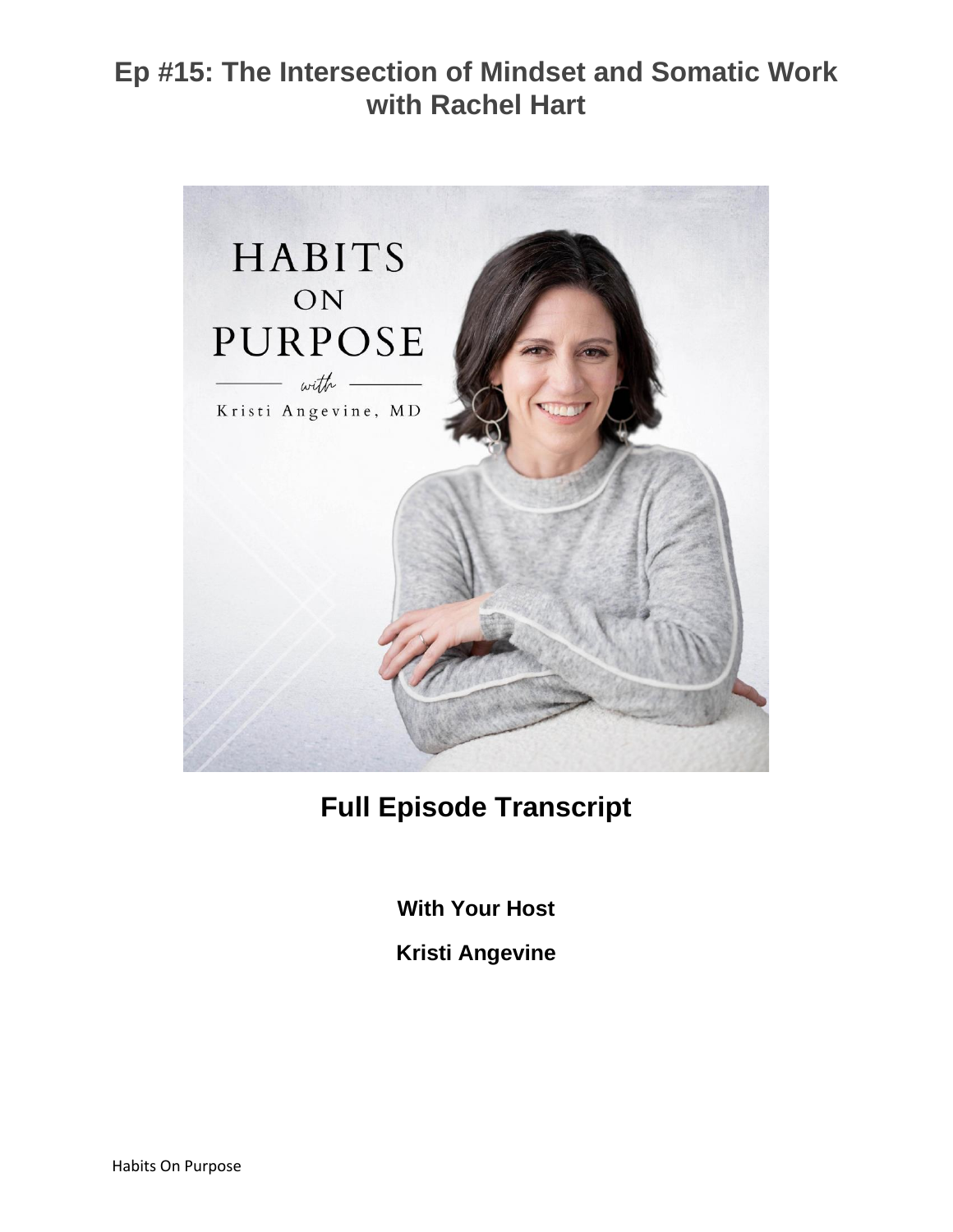Hi there. This is Kristi Angevine. Welcome to Episode 15. This episode is a special one because it's an interview episode. And, my guest is Master Certified Life Coach, Rachel Hart. Rachel is the host of the *Take a Break* podcast, and she also runs a membership program that focuses on helping people change their relationship with alcohol. In addition, she has an advanced certification in Numbing and Buffering. Listen in, as Rachel and I discuss the intersection of mindset and somatic work with emotions, habits, and your relationship with yourself.

Welcome to *Habits On Purpose*, a podcast for high-achieving women who want to create lifelong habits and feel as good on the inside as they look on paper. You'll get practical strategies for mindset shifts that will help you finally understand the root causes of why you think, feel, and act as you do so you can learn to create habits that give more than they take. And now, here's your host physician and Master Certified Life Coach Kristi Angevine.

Kristi Angevine: Hello, everybody. We have a very special episode today. Rachel, so nice to have you here.

Rachel Hart: Thanks for having me.

KA: Yeah, of course. So many of the listeners actually already know you quite well, from listening to your podcast, or just from your work at the Life Coach School. But for those who don't know you, can you just share a little bit about yourself?

RH: Well, I am a life coach. And, my focus really is on helping people who want to change the habit of drinking and change their relationship with alcohol. That can mean a lot of different things, for a lot of people. Some of the people that I work with, they just want to drink less. They want to drink less in a sitting or less during the week. Other people really want to reserve alcohol for special occasions, and just have it be like, you know, an occasional thing in their lives.

And, there are other people that I work with that are like, "I think I'm kind of over it. I just see the weight, the impact that it has on my body. And you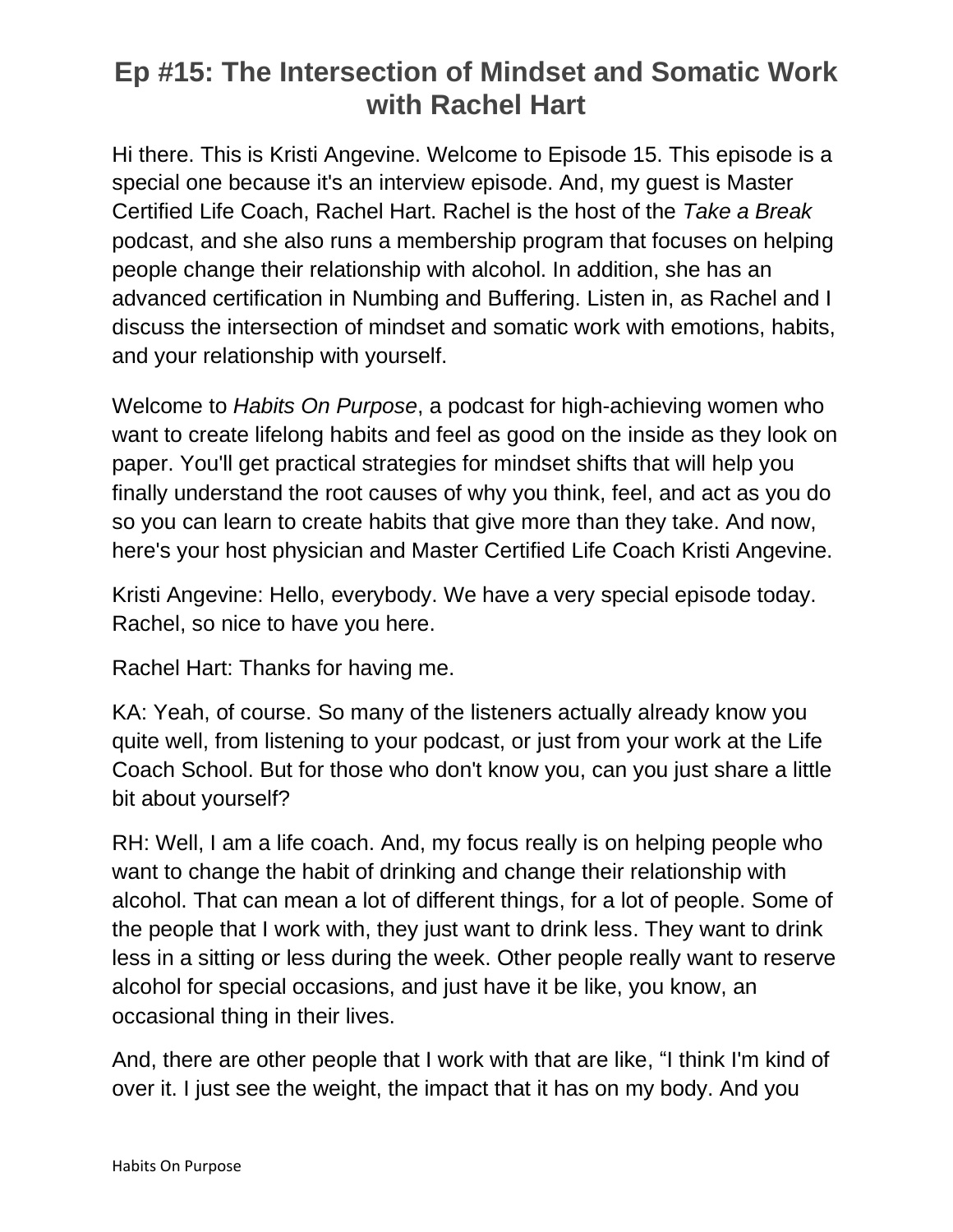know, the kind of consequences that I get from drinking just don't… they don't feel good anymore. It was fun. It was fun in my 20s. And now, here I am, in my 40s or 50s, and I don't know, maybe not my jam."

The whole idea is really not just helping people learn how to change their relationship and change the habit, but also empower them to figure out like what feels good and right for you. And, knowing that people really can be their own best authority, rather than, "I'm going tell you this is the perfect guideline, or this is the exact amount, or you shouldn't drink at all." I think a lot of people don't feel empowered in that way to make those kinds of decisions. So, yeah, that's my work.

KA: I love how you phrase that; people finding their own authority within themselves, because they also many of the listeners to this podcast, are used to striving towards external metrics, just in their careers, or just in life in general. And, sometimes I don't think we're necessarily given the skill set or taught how to look within and actually trust that we can make our own decisions. We don't have to look to somebody else to tell us, "This is the right amount to drink," or, "This is the right way to do life."

RH: But I think that it's with everything. I mean, I think about, in my own life from a very young age, I was very committed to, "I want to do things, right. I want to get the gold star. I want to be at the top of the class. I don't want to do things wrong. I don't want to get in trouble." So, I was always looking to an external authority to tell me, "Okay, Rachel, you're doing it right," or "You're doing it wrong," or "This is good," or "This is bad." I didn't have the practice of being able to even know.

I didn't even know I could be my own authority. Number one. And then number two, I didn't have the practice of, "Okay, but how do I… What does that look like? How do I do that?" Especially because from a pretty young age, with food, I had a real relationship of not trusting myself.

I had a real relationship of… Food was something that I went to for comfort and for relief. Because of that, I ate really quickly ate a lot, and felt often out of control when I was eating. So, I was like, "Well, how could I possibly…" It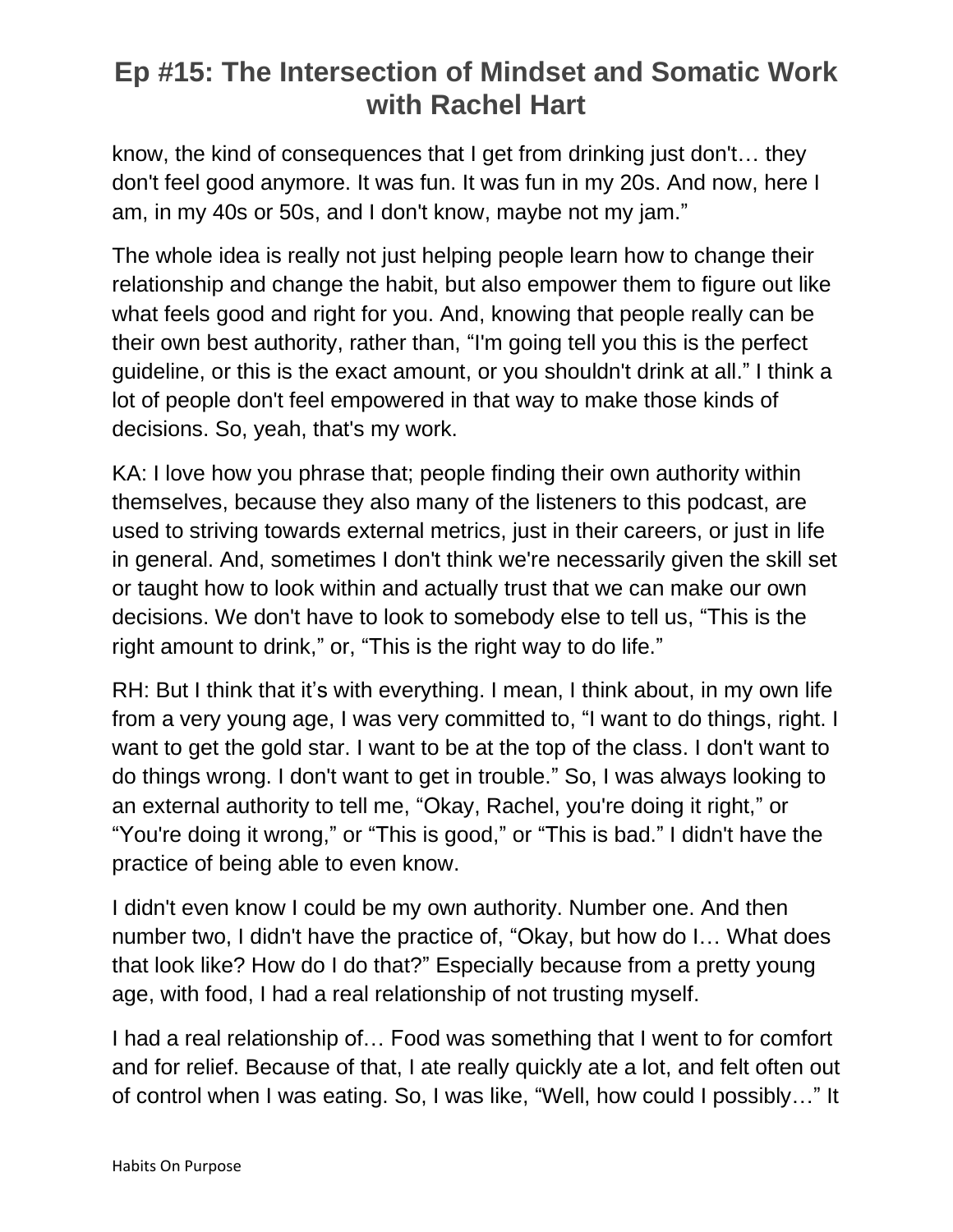didn't even occur to me; I could be my own authority. But, if someone had told me that, I would've been like, "Yeah, okay, but you don't know me. We don't want to give me the car keys, people."

KA: Absolutely. I think you just described, so perfectly, my experience. I mean, not just as a young kid, but through my 20s and 30s. Just like if you had found me in residency or my first job and said, "Oh, you know, you could just be your own authority." I really would have thought that you probably come from some other planet, or in some cult. I would've been like, "Well, that's really cute." That's a nice concept.

RH: Or, like, "You don't know me at all." Right? Like, "If only you knew." I have this very strong story about myself, "Yes, it all looked good and right on the outside. I was very good at getting good grades, and doing well at work, and being promoted, and turning in my taxes on time, and paying all my bills." It all had this shiny veneer. But if you were to look underneath the hood, you would see, "Oh, no. This woman does not have it together."

It's so fascinating. But that was the story that I so believed. Whenever people would come to me with any kind of praise, I could never even take it in because deeper story was like, "No, I'm just obviously… I'm just barely holding it together. And, if you really could see what was going on, behind the scenes, you would see a woman that was totally messed up, and eating too much, drinking too much, smoking too much, and doing all the things too much." Yeah, I wouldn't have been able to take that in either.

KA: I'm just imagining right now, when this podcast comes out, the people who are listening to this, just stopping what they're doing and nodding, "That describes me to a tee." I just think that, no matter your field of work, no matter what you're working on in your life, whether it is; food, or alcohol, or hustling, or just always overextending, or always working to fix yourself, almost all of those things you can describe so nicely, we just don't know, necessarily, that we could do it a different way.

RH: Or, that we don't need fixing. I was saying this to someone recently, who is actually going through this advanced certification that I have on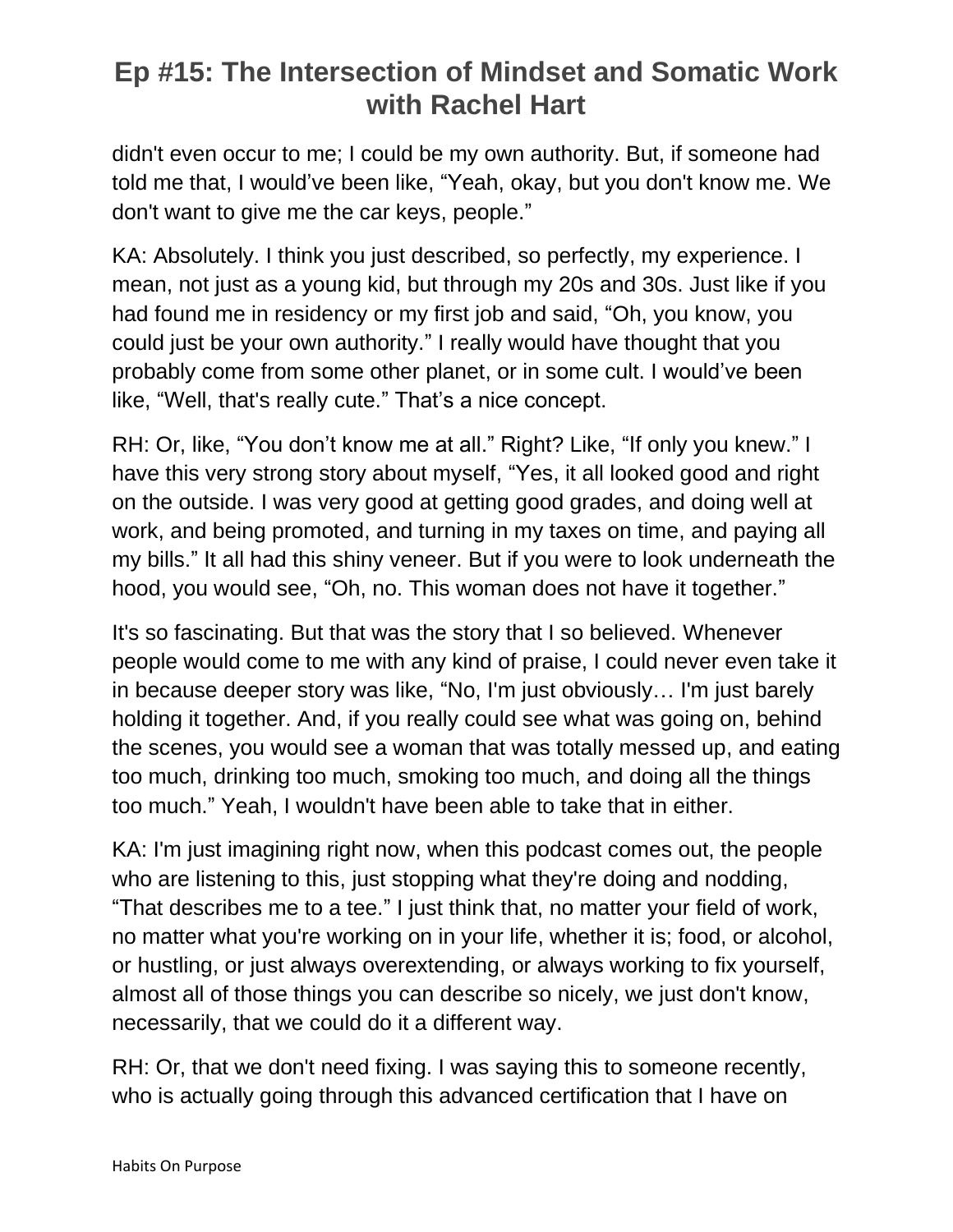Numbing and Buffering. She was saying, "I'm just changing my relationship to how I heal myself." She said something along those lines. And, I was like, "I just want you to hear this for a second. Because when we say heal, it sounds so virtuous. And it sounds so good; 'I'm just healing myself.' But if you believe that you need to be healed, then there is also a part of you that believes that you're broken, and that something is wrong."

That was, for me… For the longest time, I was like, "Yeah, obviously, something's broken inside. Something's broken in my brain." I would tell myself I didn't have an off-switch in my brain. That was my explanation for why I always overdid it. Why it was very hard to rein myself in. I was like, "I don't know, I just lost the brain lottery." And, "My brain's missing an offswitch." As crazy as that sounds, I deeply, deeply believed that.

Then, when I started doing the work of self-development, and learning about what I teach, the think-feel-act cycle, it morphed into, "Oh, I'm just healing myself" Which sounds a lot nicer, but it still comes with the baggage of, "Because I'm broken. Because there's something wrong with me." Seeing this work is… It's not about healing you; it's not about fixing you. It's about understanding you. Understanding yourself from the deepest level, and why you do the things you do, that can often feel totally inexplicable, and learning how not to have judgment about that.

Learning how not to make that mean, "I'm a bad person. Something's wrong with me. I'm never going to figure this out." That, to me, when you start seeing this work, is about growing, and evolving, and also learning how not to judge yourself. So, if you can let go of this paradigm of, "Well, you know, we're all kind of broken on the inside and need to be fixed.

KA: What you're saying reminds me of something that was… A long time ago we had… We were talking about something... For those who don't know totally, you have a program, it's called *Take a Break*, as well as this new podcast, *The Alcohol Reset.* They're very much focused on helping people change their relationship with alcohol.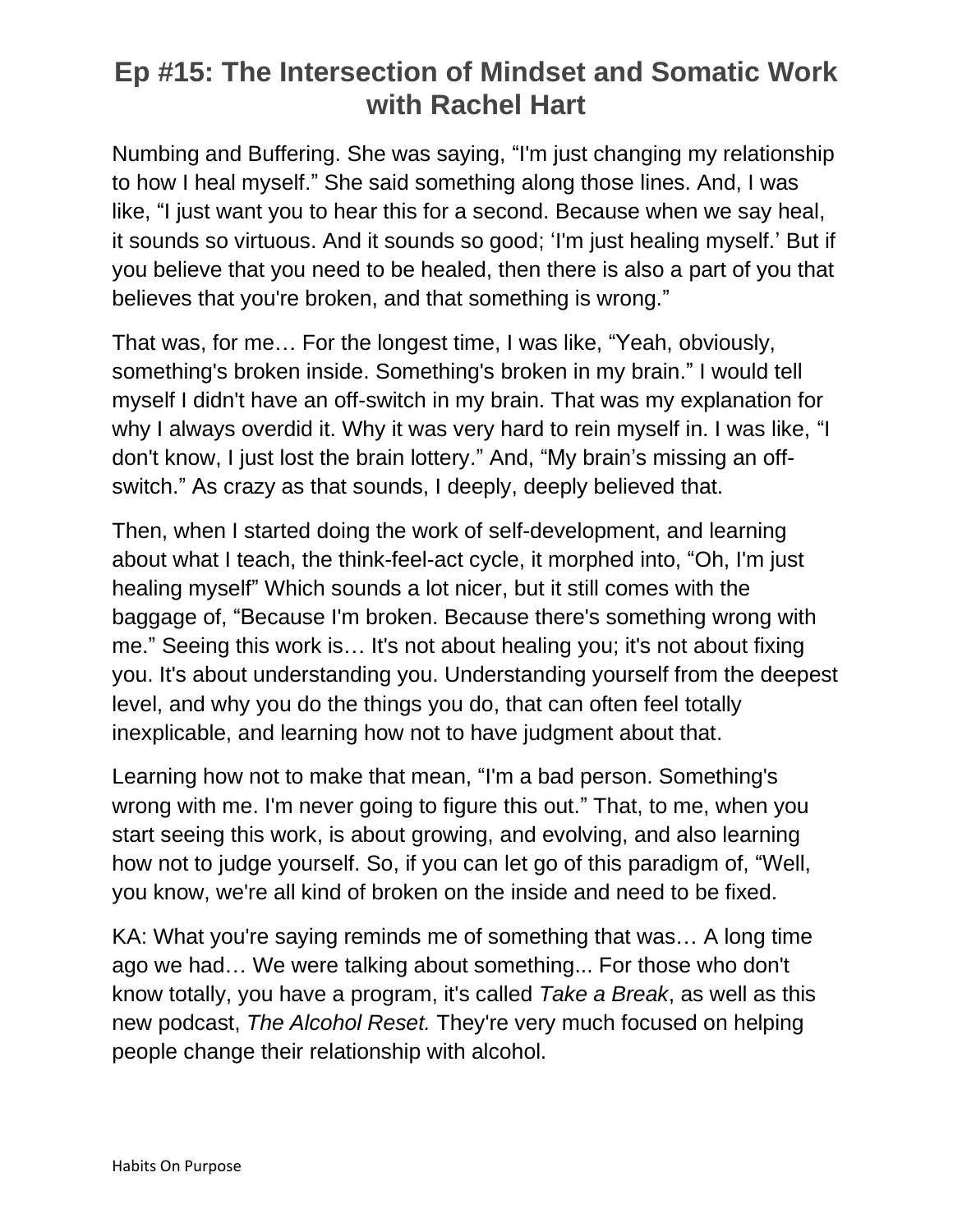I remember you… I don't even know what we were talking about... You said something like, you were like, "Once people actually start doing this inner work, it's actually never about just the alcohol, or just the drinking." Can you talk a little bit more about that?

RH: Yeah. I mean, it's so funny, because I actually just recorded an episode about this for my own podcast, because I think that society has really failed us on this front. That we have been taught if you find yourself drinking more than you want, or if you don't like your relationship with alcohol, because… Here's the thing, this is kind of wild. I think a lot of people are surprised by this.

I often work with people who have "normal" relationships with alcohol. People would look at how much they consume, and they'd be like, "Oh, that's not too much." And, they themselves, would be like, "You know, I don't usually get hung over. And, I rarely overdo it." But they really don't like their relationship, right?

They feel they have this kind of internal knowing of, "I just feel like I have too much desire, and I look forward to it too much. And I don't like that I feel more comfortable with a glass of wine in my hand than a glass of water." So, I think as a society, we've really done this disservice that we've made people think it's all like a numbers game and it's all about quantity, and we just need to focus on the substance, right?

So much of what I'm trying to show people is, if you want to change a habit from the deepest level, if you want to change your relationship with something from the deepest level, that has to look at the entirety of your life. It has to look at what's the relationship that you have with yourself and with other people? And, how do you want alcohol to fit in? And, what's the relationship that you have with your body? And, how do you treat yourself when you make a mistake, or have a misstep, or you fail, or you break your commitment? Not just around alcohol, but everything.

And that, to me, that's what on my own journey, because this was something that I really struggled with... That's what really like… I remember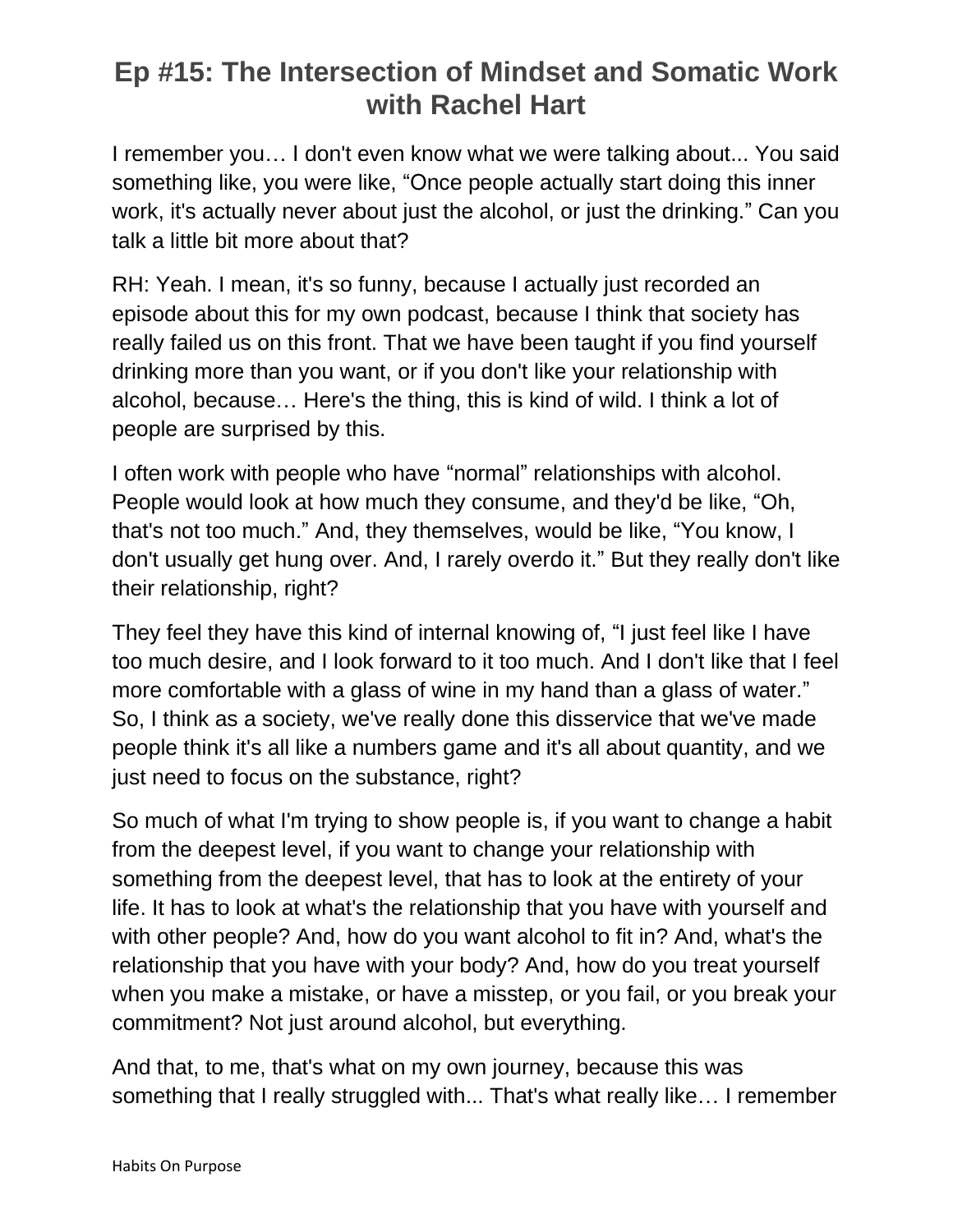just feeling actually very lit up. When I was like, "Oh, I think that what I'm working on, actually has very little to do with alcohol."

I had spent so much time in my life creating all these rules and trying to be a good rule follower, and making all these, you know, conditions and plans for myself about how much I was allowed to drink, and when I could drink, and I had to have like a full stomach, or how long the glass had to last, or who I could be… Like I had all these crazy rules, right?

Also, all these crazy rules for eating, right? It wasn't just limited to my drinking. But when I started to see that it has nothing to do with being disciplined, it really is about the entirety of, how do I show up in my life? And, how do I show up with my body and my emotions? It felt so powerful for me, because I realized alcohol is just how I came into the journey. It was the thing that opened the door for me.

But that journey has very little to do with alcohol because it really was about evolving to have a totally different relationship with myself. And, a relationship that wasn't antagonistic, and I wasn't trying to fix myself, and I wasn't constantly seeing myself as like, "You know, you really can't be trusted." And, a different relation with my emotions, and my body, and all of it.

I mean, as you can tell, I get very, very excited about it. Because I think we just talk about it in this very, very limiting way, as a society. If you can see it as your consumption of whatever that you feel like you're consuming too much, is really not about the substance. It's about what's happening underneath, it's about the thoughts and the feelings that lead to the decision. And that, to me, is just so much more interesting to think about and to work on.

KA: Yeah, and I think too, sort of embedded in just that idea, is that it's more than just about the substance. It's more than just about whatever brings somebody to thought-work, whether it's their burnout, whether it's their weight, whether it's a body image, or they feel like an imposter in the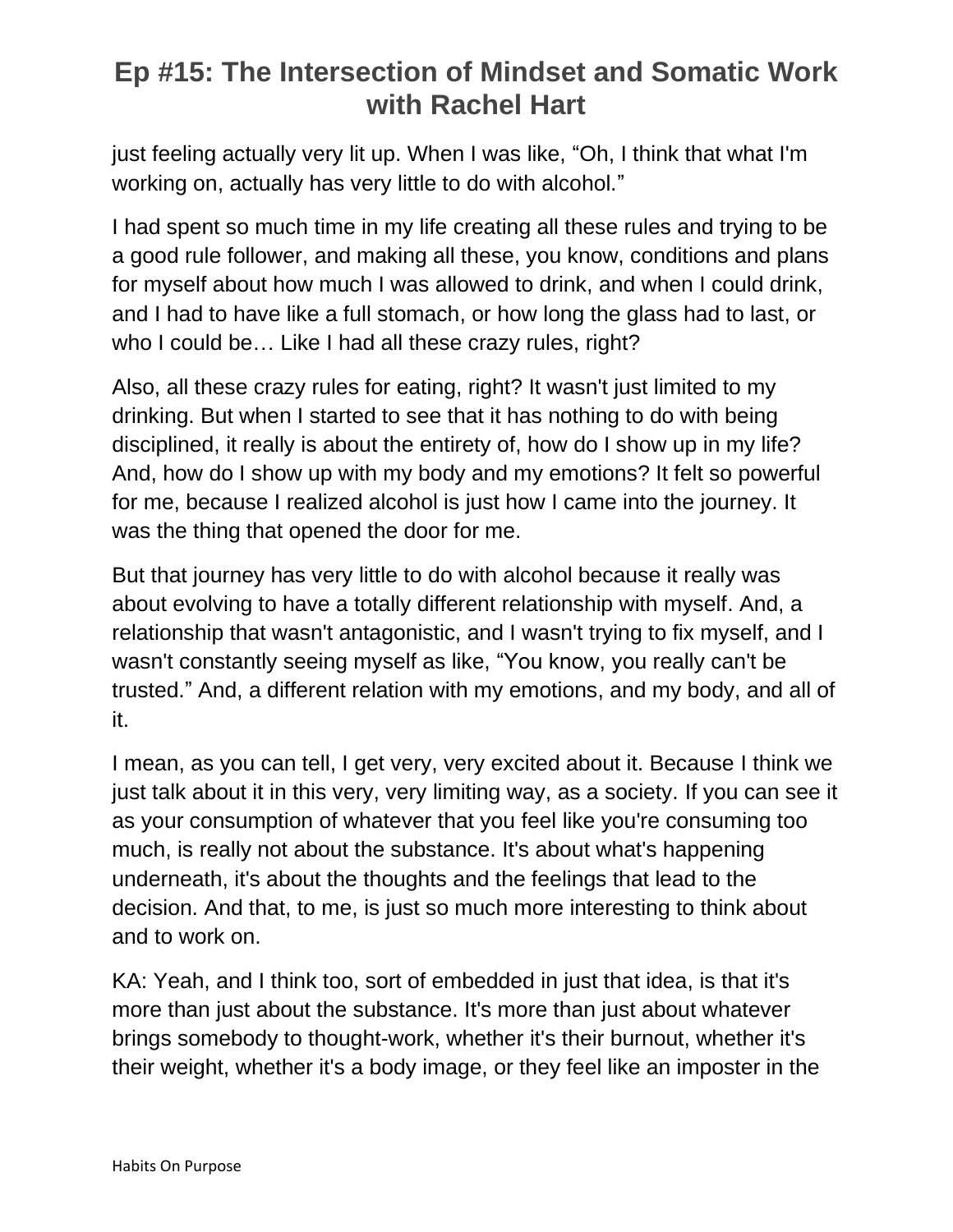operating room. Whatever it is that brings them there, it's ultimately not just about that thing, or that substance, or that habit.

Then, really, there's no point in judging it. Then the judgment model gets to fall all away, right? And then, you get to just be like, "It's so much easier to be so curious about… Oh, Why am I having this relationship with myself? And very much fixating on this one aspect as a way in?"

RH: Yeah. I mean, I think so often what they see is their relationship with alcohol is completely reflected in their relationship with their emotions. It's funny, because, you know, I will talk about… I talk about emotions a lot on the podcast, I talk about it a lot in the membership that I do.

And, a lot of times people will be like, "It's just a habit. I just like the taste." I think we also, culturally, so want to denigrate emotions as like, "Oh, no, it has nothing to do with emotions.

Listen, understand why you're taking an action; that doesn't just happen out of the clear blue, right? Your body doesn't make a move… Your body doesn't make a move to the glass of wine, or towards your phone, or towards the chocolate, or towards the cigarette. That doesn't happen until there's a thought that creates a feeling.

But I think so often, people are like, "Oh, I don't even want to… We're gonna talk about emotions now?" And P.S., me too, just to be very clear. I was like, "Eww, I don't… Let's skip over the emotion part. I don't like emotions. I don't really want to do any of this touchy-feely stuff," especially when I first was introduced to thought-work. I liked it because it was called thought-work, it wasn't called emotion work. Right?

KA: Everybody out there who likes thought-work for the analytical thought line? You are not alone. Okay?

RH: You're not alone. That was a huge thing for me. But I had to start really understanding that I had all this resistance, and I have all this story about… I had too much emotion. If I would open the door to some of my emotions, I felt like I was going to be overwhelmed or consumed by it.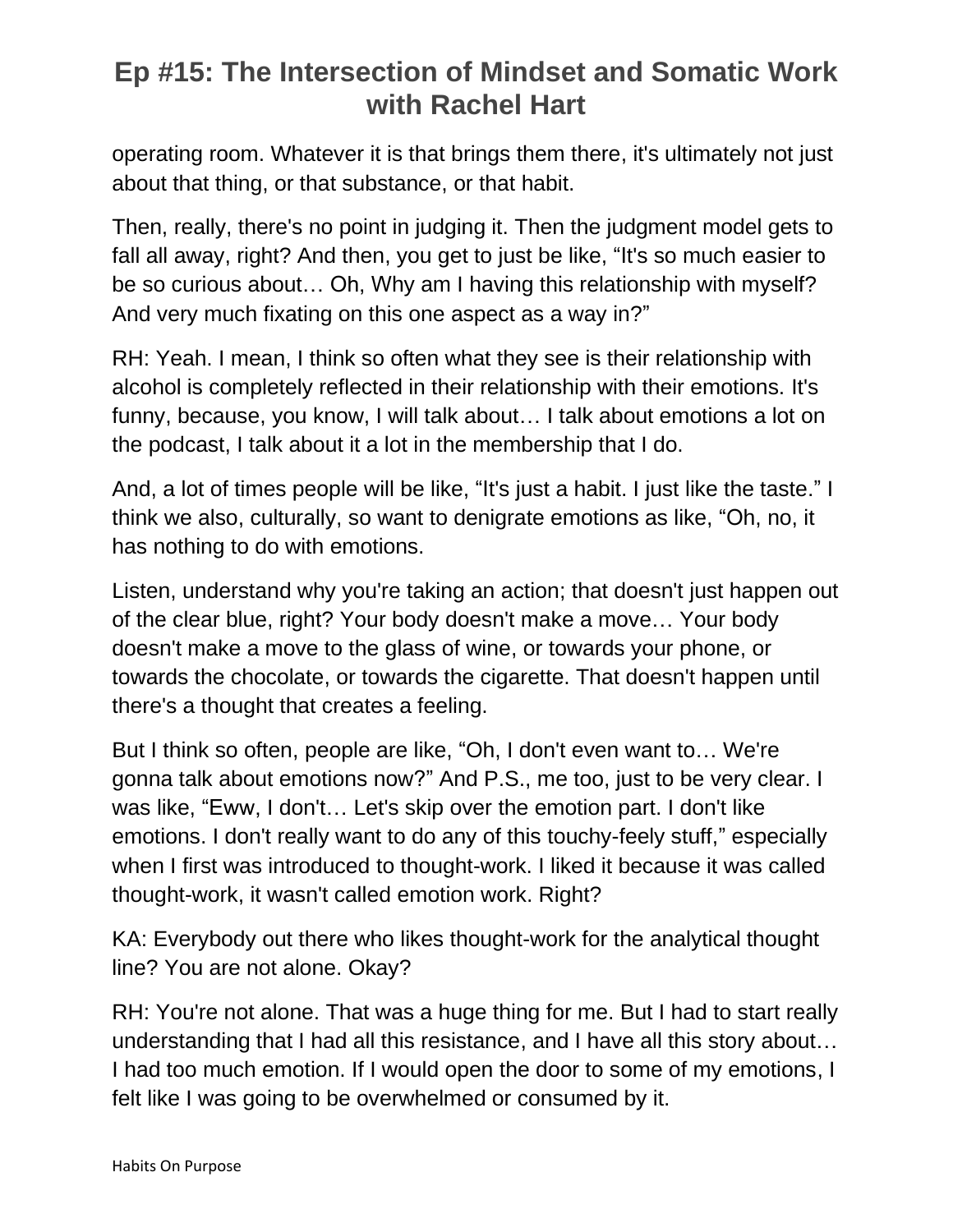And so, yeah, it was a real journey in my own work. And now, what I teach is to be in this place where it's like, "Let's never talk about an emotion, and only do the logical and analytical… Look at the sentences in our mind," to like, "Oh, right. Thoughts create our feelings. We can't skip over this part and only talk about the thoughts and the actions."

We also have to do... I talk about developing emotional fluency; that ability to not just be able to name and notice your emotions, but also be able to not judge them, and not see them as a sign that you've done something wrong, or that something is wrong. Or that… I definitely was like, "I'm just someone that has too much anxiety." Along with my whole, "I don't have an off switch in my brain." I was like, I'm just a super anxious person.

KA: Yeah. And sometimes, you know, the connotations of labeling something as anxiety, especially when we've got this culture that denigrates this sort of soft skill of feeling feelings. So, the connotations there make it so easy to want to push it aside and be like, "No, no, no. Let's just focus on my mindset. From the neck up, we're gonna do this work."

RH: That is so true. That is a big piece of what I teach. We cannot change the habit only from the neck up, like, you are full bodied, right? And, if we're only trying to change from the place of our intellect, and from a mindset focused place, yeah, you can make a lot of progress. But at the end of the day, you're still human. We don't get to delete emotions from our lives. You're still going to have emotional experiences, even if you do all the thought-work right. You cannot avoid having the human experience.

And guess what? We have that human experience in our body. That's where we feel it. That's where we feel our emotion. So, you know, we've got to start really bringing the work to see it as like, it's not just about doing the work from the head up, but like, how can I actually be at peace with my whole body?

And that, to me, that's given me the most tremendous freedom to be like, "Yeah. I can be in my body, and my body is not a scary thing, and these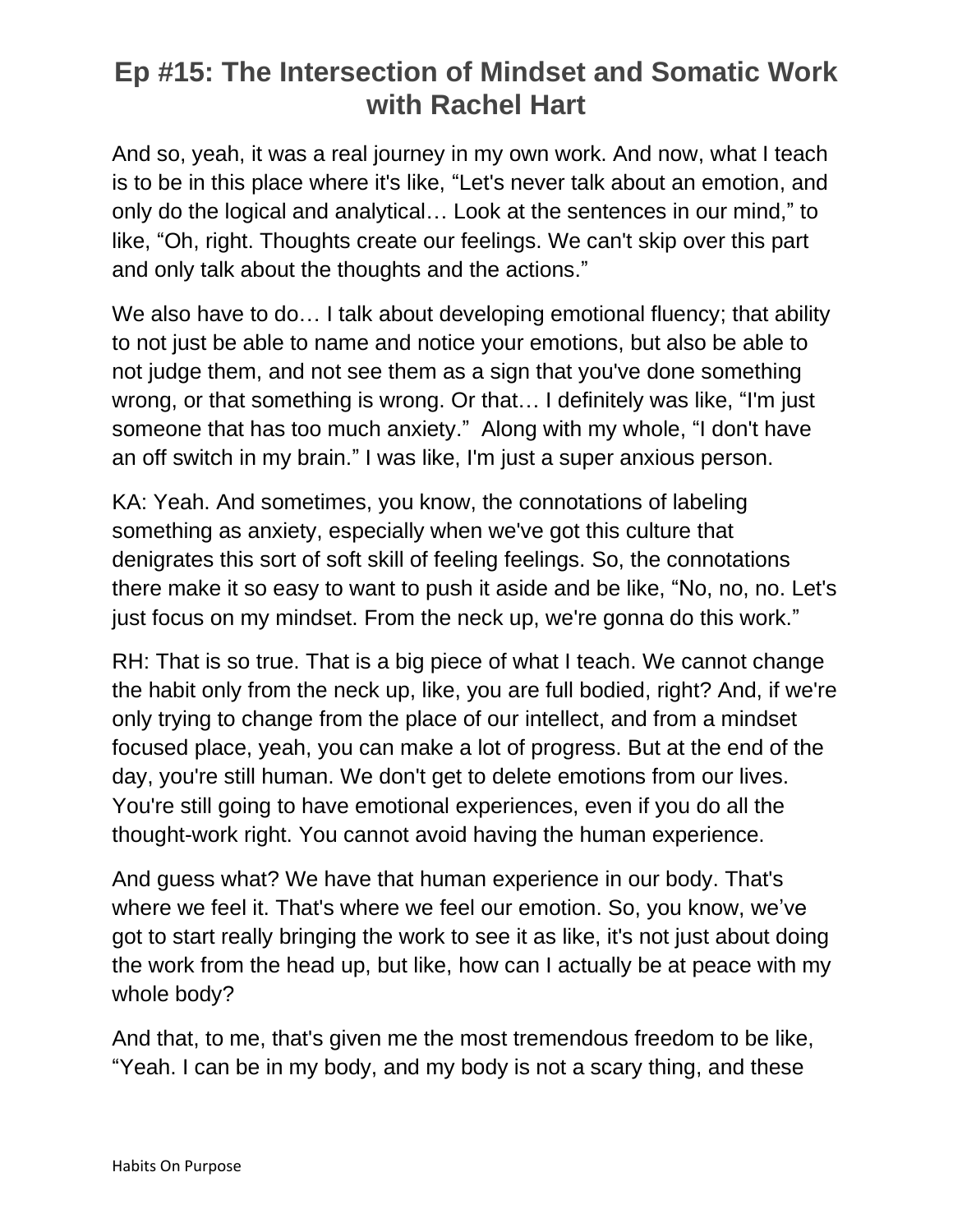emotions aren't a scary thing." I couldn't do that just from the place of mindset.

KA: Oh, totally not. And, once you see those physical sensations, and you see those emotions as curious entities; possibly things to teach you things like, the door in or the window, as opposed to like the, "Oh shit. Now I've got a bad feeling and I better fix it by changing my thoughts, because this means I'm not doing it right." As soon as you can do that, that's when it's like you peel back a veil. And, there's a whole new level of discovery.

This reminds me of… It was pre-pandemic... For the coaches listening now, they are familiar with *The Life Coach School* puts on the mastermind event... Most years, except when there's a pandemic. And so, prepandemic, I remember the coaches who were listening and some of the physicians who've heard you… You gave a presentation, talking about, basically just this thing. Via the fact that many of us have a tendency to gravitate towards that work because it really is super-cerebral.

It involves language and words. And those of us who, you know, are little bibliophiles and really love to read, and think and analyze… We love that. But you talked about how important it was to have an awareness of your bodily experience. And basically, you talked about the whole field of embodiment and somatic work.

I'm curious, how did you realize that that was a missing piece that was really essential for you?

RH: I really went into it kicking and screaming, I'm not gonna lie.

KA: So, for everybody listening, who really roll their eyes and bristle when we talk about emotions, please, again, *know*, let me emphasize, you're completely not alone.

RH: Yes, you're not alone, at all. I really did go into it kicking and screaming. But I think, again, you know, in many ways my journey with alcohol… I wasn't, from the get-go, like, "Oh, this is a problem." Or, "Something doesn't feel so off here." From the get-go, I … When I started, I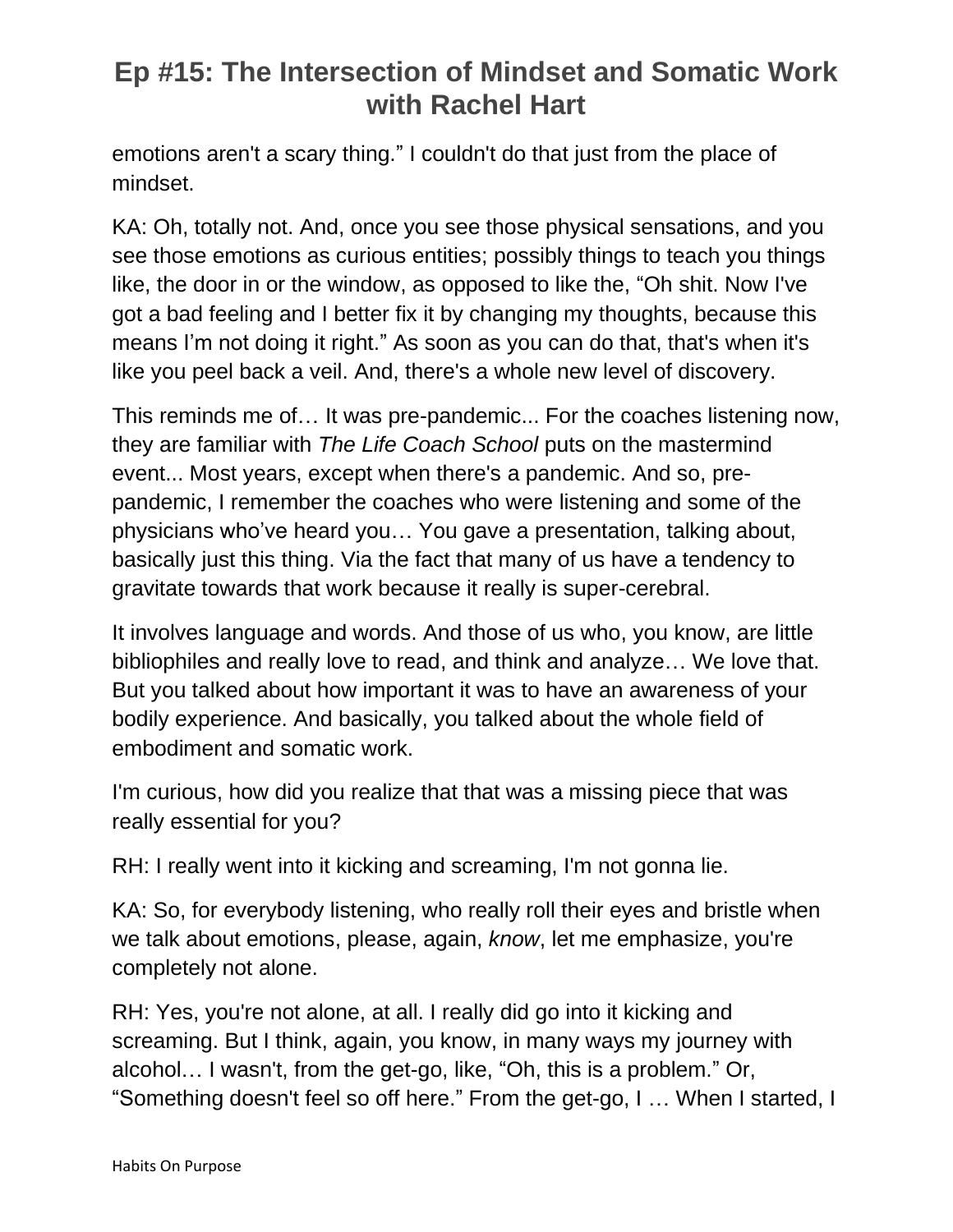was like, "This is amazing! This is how you access fun Rachel. I love her. Great, let's look at more of that."

But I think the reason why I was so persistent, and P.S. I worked on this for many, many years, over a decade, really trying to figure it out. But it was because I have this kind of niggling, this knowing inside of me, this intuition that was just like, "Something's not right here. Something like… You've got to figure this out."

I think that the same thing happened with, honestly, the somatic work and the work of connecting to my body, and starting to change my relationship with emotions. I was like, "No, I like talking about thoughts. Let's just think about new thoughts, and talk about our thoughts, and how can we change our thoughts." I was very, very comfortable there.

I had this part of me that just knew, and was kind of pushing me towards this idea, "I think you can't ignore this." The fact of the matter was, that even when I had really changed my relationship with alcohol, and changed my relationship with food, and I wasn't smoking anymore, I could see that I still had a very fearful relationship with some of my emotions.

My solution was just to work really hard, and to just keep myself very busy. The problem is that that's so glorified in our culture, right? It's like, "Look how long I worked, and how many hours I put in." And, I often would give myself a lot of positive self-talk for that.

But I realized that busyness had become the new way for me to avoid how I was feeling. I don't know how to… I don't know… It was such a journey of many twists and turns how exactly I landed up there. But I do think it was one of those things that I just had this knowing, that avoiding my body was never going to work in the long run.

And, that's what I was doing all the time. I mean, avoiding my body to the extent… I remember when I first started doing some somatic work, and the woman who I was working with was like, "Do you need to pee? Do you need to go to the bathroom before we get started?" And I was like, "I'm fine.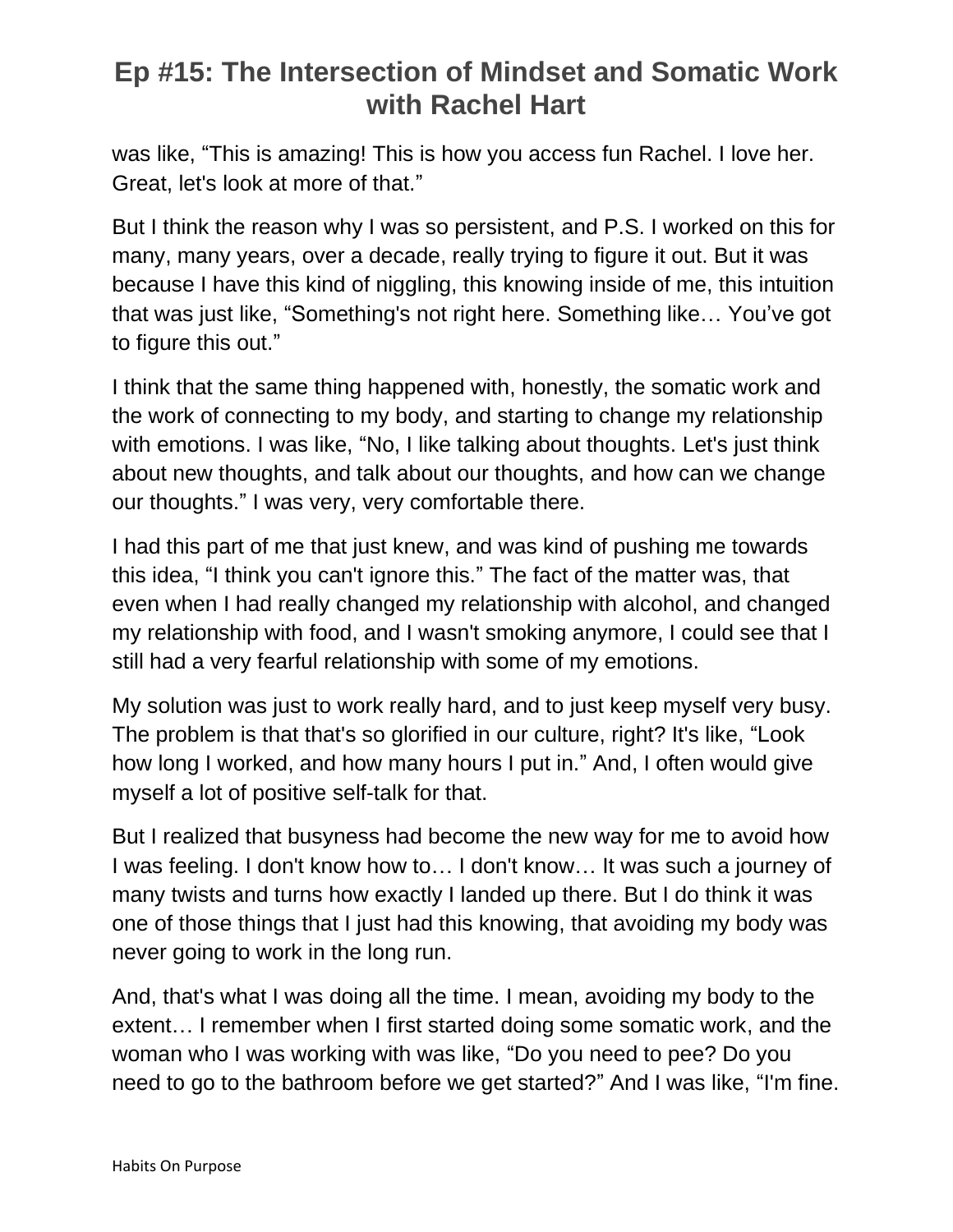I'm fine." I was so, you know, I was so annoyed. And then I realized how much I would go through the day and just not listen to my body being like, "I'm thirsty," or "I need to go to the bathroom," or, I was just like, "We'll deal with that later."

It was like, all these little ways that I was telling my body to be quiet. And, all these little ways that I was just like, "Nope. Not interested." So yeah, that's kind of how I ended up there.

KA: So, I love how you describe that last little bit, [inaudible] "I just had sort of grown accustomed to just not even checking in." I think for training… For the physicians who are listening, and not just physicians… Anybody who goes through any sort of intensive, rigorous program, where they are basically told, implicitly, "Put your head down. Work really hard."

And then, prior to when we started recording, we were talking about how sometimes there's virtue infused into some of the societal messaging. For physicians, there's definitely that altruistic virtue of, "If you care about your patients as much as you should, you are going to ignore your body." You should do that, because stopping to pee in the middle of an emergency, well, that doesn't make sense. You just hold it and wait.

Some of the very obvious ways that comes out... A lot of us can say, "Well, yeah, sure. If there's a major emergency, I'm not going to go to get a cup of coffee just because I want to. It's time to..." But when it comes out chronically, we're like, "Yes." You don't even know what your body feels. I mean, that for me… For sure, I remember doing some of the somatic work and thinking, "Hmmm. I know what intuition is, from the dictionary definition, but I'm not sure how to access that on demand. Do you mean you feel-in for the words that have no words? You know… The feelings?" I remember thinking that.

I love you [inaudible] if you're listening to this. I remember thinking, Bev was crazy, when she thought she was going to be able to get me, and some of the other physicians, to feel our bodies. "I don't know if you know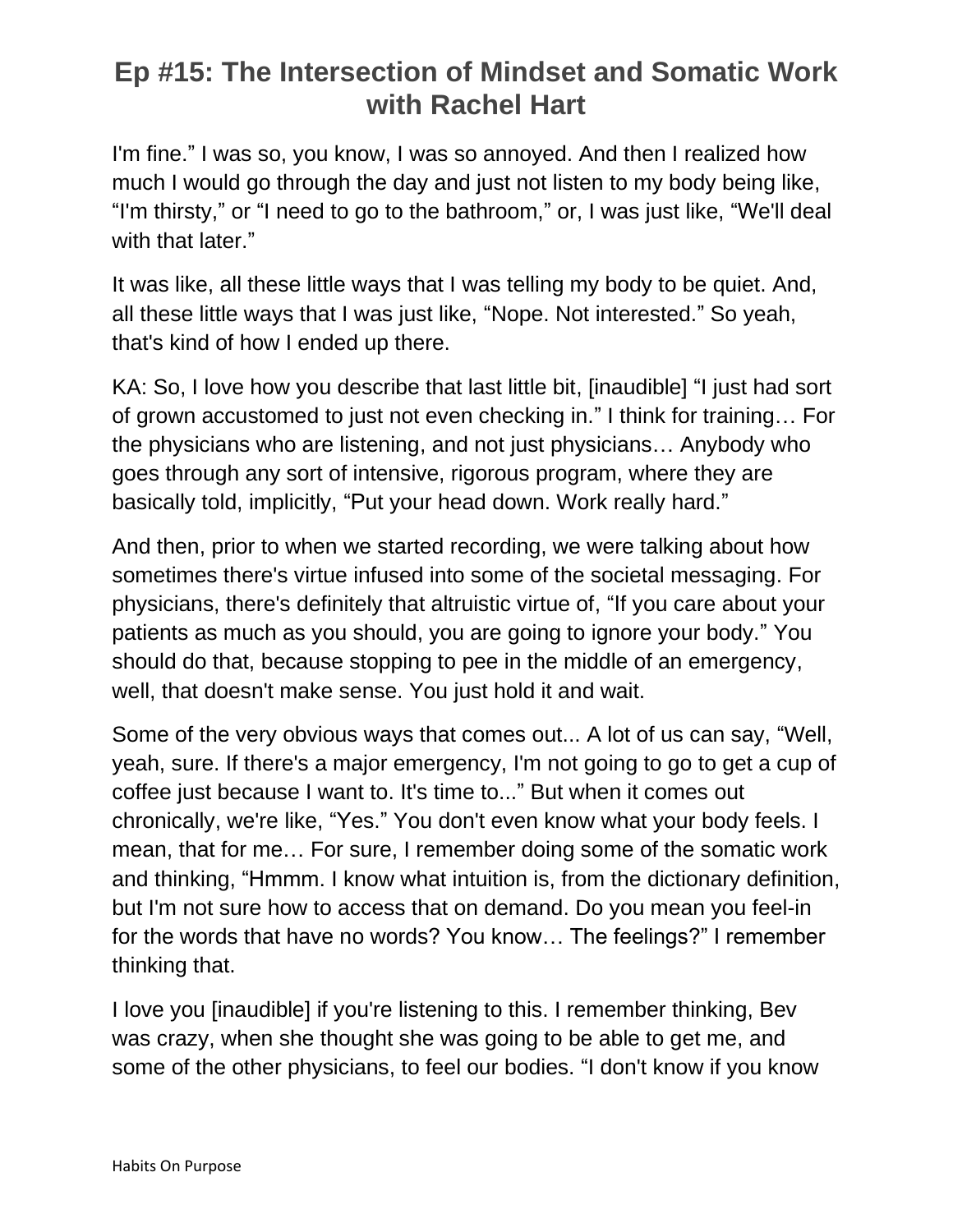what we have gotten accustomed to. We don't have them. They're actually not… They look like they're there, but they're not really there."

RH: They're not really there. And, P.S. it's kind of an inconvenience. It's inconvenient that my body is telling me it needs to go to the bathroom. It's inconvenient that is telling me I need to get up from my chair and stop working, and actually stretch my legs. This is all very inconvenient. I think there was also, that it's giving me a lot of inconvenient information.

It's so wild, to think about now. I will tell you, I didn't even like getting massages, I didn't like getting pedicures. I was like, "Don't touch my body." I really had a very… I just didn't like a lot of sensation. It was not comfortable for me.

And now, to be in this place of… I think that our mind has like the most amazing intelligence, right? I can't even tell you what it's like to go from the place of really believing that your brain is missing something, that your brain is missing an off switch, or it's broken, to now being like, "I have the most incredible tool in between my ears." Did you not…And you do too, and we all do. We're like barely scratching the surface with it.

To go there and believe, "Yes, I have this incredible intelligence in my mind. And, I have this incredible intelligence in my body." Like my body... I was listening to my friend, Corinne Crabtree, who I know you have a lot of coaches; they know who she is. And, she was saying, "Listen, your stomach and your brain were designed to talk to each other. They were designed that way." And, I was like, "Oh, right." I have this incredible intelligence in my body that is giving me information all the time.

And, if I cannot be in a place of judging it, if I can just be curious about it, both of those intelligences are available to me. What happens if I'm not just relying on the intelligence of my mind, but believing I also have this other un-accessed intelligence in my body? That's trying, also, to give me information and help me be, "Have you had enough? Do you need to move? Should we pay attention to this pain?" That, to me, feels like, "Oh, if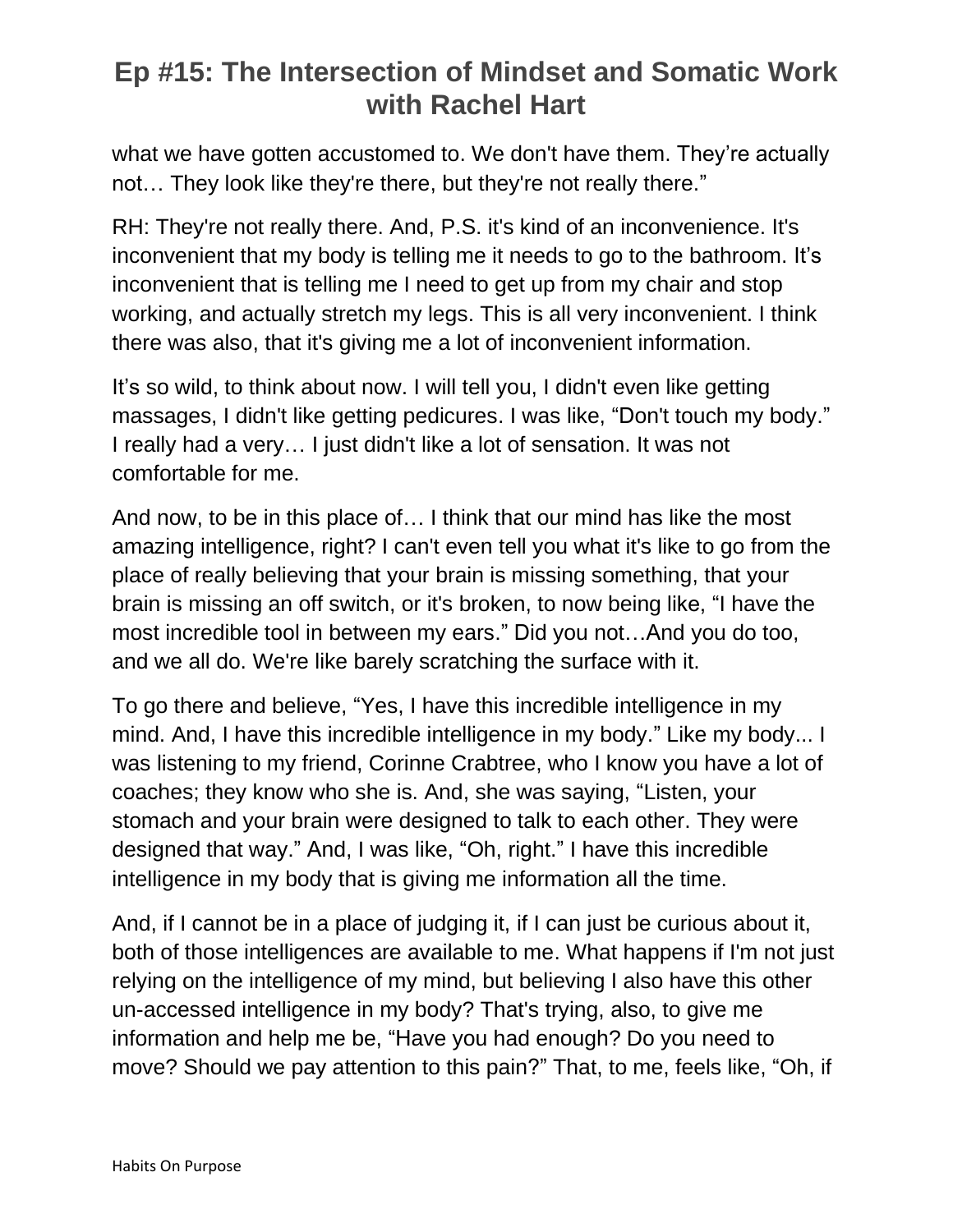you can access both of those," then, you're really on a plane of, "Yeah, I've got unlimited intelligence available to me."

KA: Oh, my gosh, I couldn't have said it better. I still feel like, sometimes, I'm just in mostly a state of wordless awe, of the combination of those two things. I feel like it's… I mean, it's literally difficult to wrap your mind around, especially if you're trying to use words to describe it. It's just amazing. And, you are just in a totally different place when you're able to, basically, be open to messages, like all the messages, right? You know?

RH: I ask my body a lot. That's a big thing in... One of the things that I teach inside my membership. I do teach a body-based practice. A lot of it is just asking your body, "How would you like to move?"

It's so funny. This happened to me, too, that my brain was so broken by that question, at first. I was like, "What? I'm asking my body how it wants to move? No, I tell my body how to move, right?" Or, "These are the prescribed set of stretches that I'm supposed to do, and I need to follow."

It really is just like, "Yeah, I know. My body knows exactly what it needs." It knows exactly how much to eat, and exactly how much to drink, and exactly how much rest it needs, and exactly how much movement it needs. It's just that I, for a long time, was like, "No, thank you. I don't, I'm not interested in your input. Thanks. But, no thanks."

KA: That's so funny. I think… I love hearing that, "Thanks. But, no thanks. I'm just not interested." I remember I had that level of awareness, but I also had, almost like, a black box. Like, "There's not actually messages coming through." Almost like, I deleted them so often, that they're not really… To think that they're there, it's just kind of like magical thinking. "There's nothing."

RH: We have such... Especially in the self-development world, I think too… I was talking about this recently. We have this idea that, well obviously, the mind is more important than the body. I was talking with someone, and she was talking about her challenge with being still, in stillness and meditating.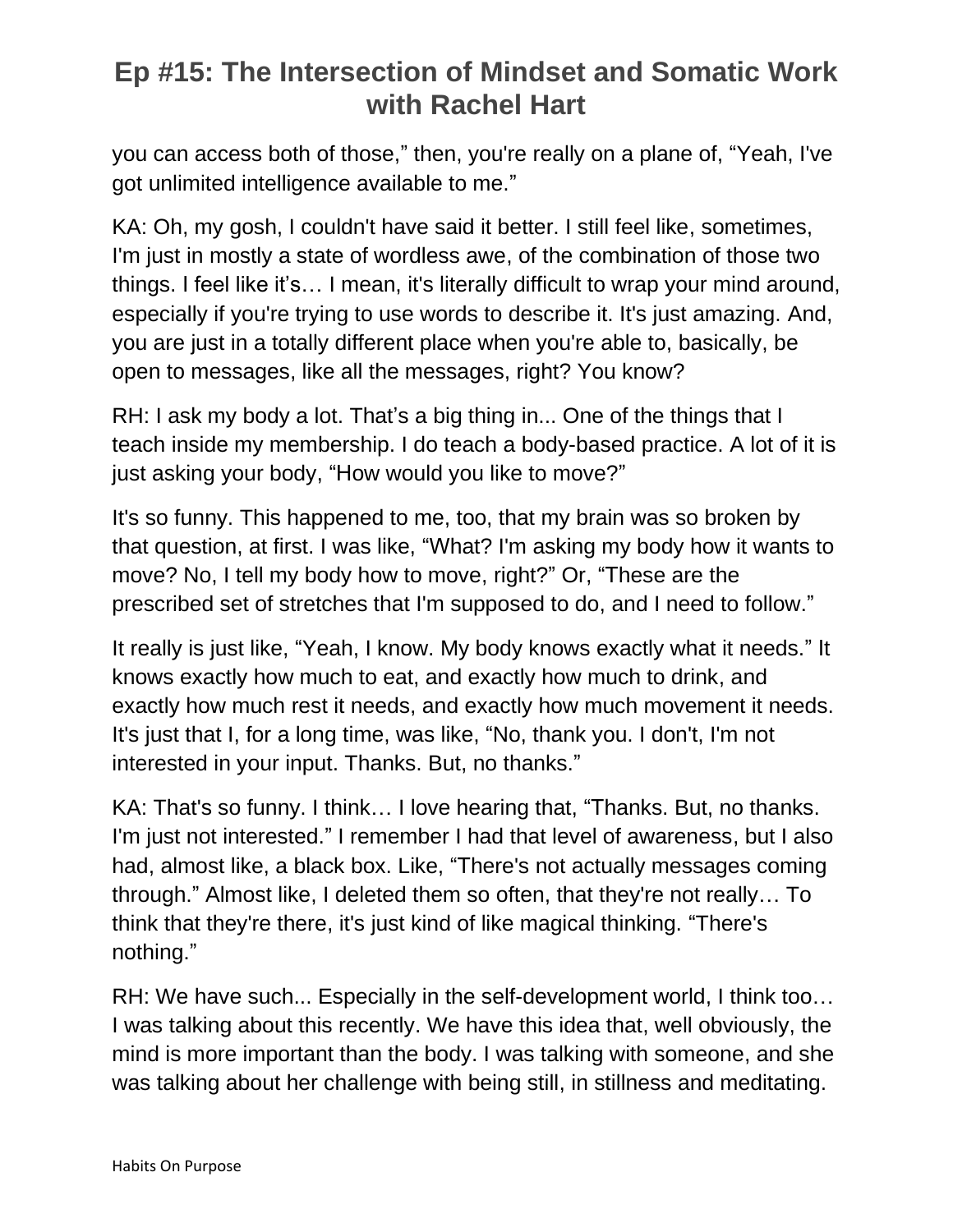I was like, "Well, why is stillness, such a virtue?" But, I again… It really is; it's the mind, and stillness, and being able to quiet everything. Or, we're just humans. We're supposed to be in this place all the time of, "We're still, and then we're not still." We can like be in places of silence, and we can be in places of chaos. It's just supposed to be this kind of fluctuation.

I think that's what we often really fight against. We're like, "No, this is how my body is supposed to behave. And this is how many times it's supposed to need to eat and drink, and pee and move. And, if it doesn't follow that, it's going to get in the way of all of these things that I need to get done today."

KA: Honestly, you bring up such a great point; that there are some things that, especially collectively, either in our fields, or collectively, as those of us who are in personal development, that are these unquestioned tenants. We just don't... We just don't even think, "Why would I question stillness?" Because aren't there great things that happen when you…

RH: Stillness is amazing! Obviously, my goal… Listen. Stillness is amazing. And also, it can be amazing not to be still, right? But we so often, have created this kind of hierarchy of quiet and stillness, and meditation, and the mind, and focusing there is the most important thing to do. And, the body, I feel like, is seen as this very secondary and. almost like, irrational and the more savage part of… Base and…. And, it's just like, "Or, maybe not. Maybe we just question that?" Just saying…

KA: Right. I think that's the fun part of some of this work, too, is just being able to have some levity with our questioning, of all the things that we hold sacred. Yeah, all of the things, right? And, just to be like, "Oh, but who says?" And, "What if I could just question this thing? It seems so great on paper, and it worked for me in my 20s, or whatever, and it works for all my friends." But then, it just doesn't sit right or doesn't feel right.

Like that little niggling you mentioned, where you're just like, "Something is off," but I, maybe, don't have the words for it. But what if it's okay? And, what if you could still also question it?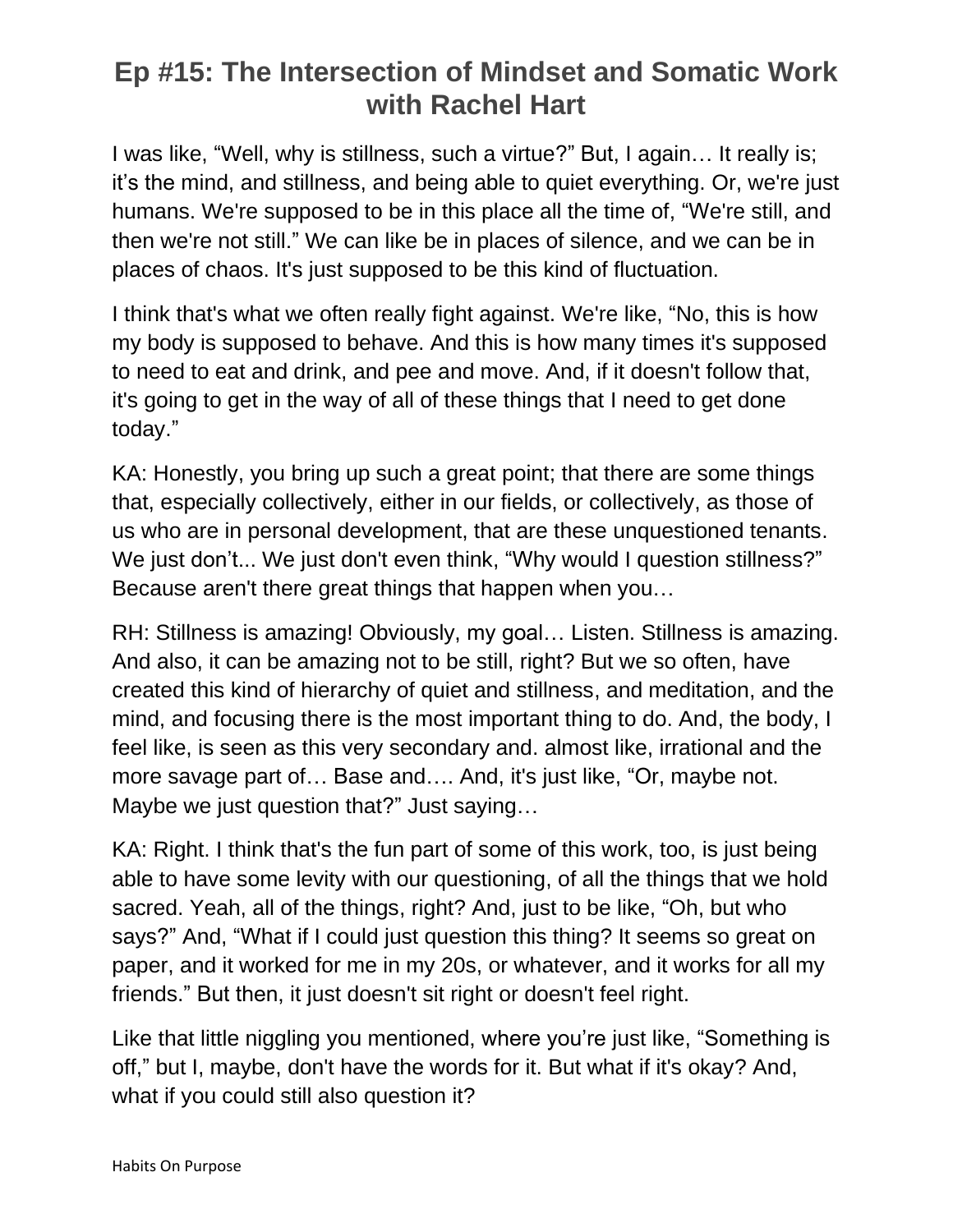So, one of the things, as we're talking about this, when I think about… When we are doing this work of looking at... Really carefully evaluating what we're letting guide our decisions; what habits we want to have on purpose; what habits that we just kind of have fallen into. Obviously, it's very, it's complex and multifaceted. There are all these different layers, right?

And so, it'd be this oversimplification to say that there's this, "Just go do this one thing. If you guys just… Everybody listening, just go do these top three things, and then you'll be good." Obviously, we can't say that with any good faith and go to sleep at night.

So, this is silly to even ask this, but when you think about your journey with coming from a totally… I know you didn't exactly come from the selfdevelopment field out of the womb, and then found your way to coaching, which I'm sure that's like another episode of interesting stories like how you found life coaching… But, when you look at that, and you think like, "Okay, if there's one thing that's just really essential to all of this work," what might that be?

RH: Well, I really do think it's just awareness. That is really the place that, I think, when people start, they want to skip over. They're like, "Okay. Okay. I see the thought. We're changing it, yeah?" You just really have to… You can't change anything before you understand how it works. So often, that's how people approach change. They're like, "Okay. I have this thing in my life and it's not working. So, let's just change it." But they don't understand how it actually works.

They don't actually understand why they're having the second glass of wine; or, why they're having another slice of pizza; or, why they set alarm in the morning with every intention to go to the gym, and then hit snooze. It's just like, "Okay, I just need to change it."

So often, what we're trying to do, is change from the place of our narrative about ourselves. It's like, "I don't know. I'm just someone who overdoes it." Or, "I don't know. I've just always been kind of compulsive." Or, "I've always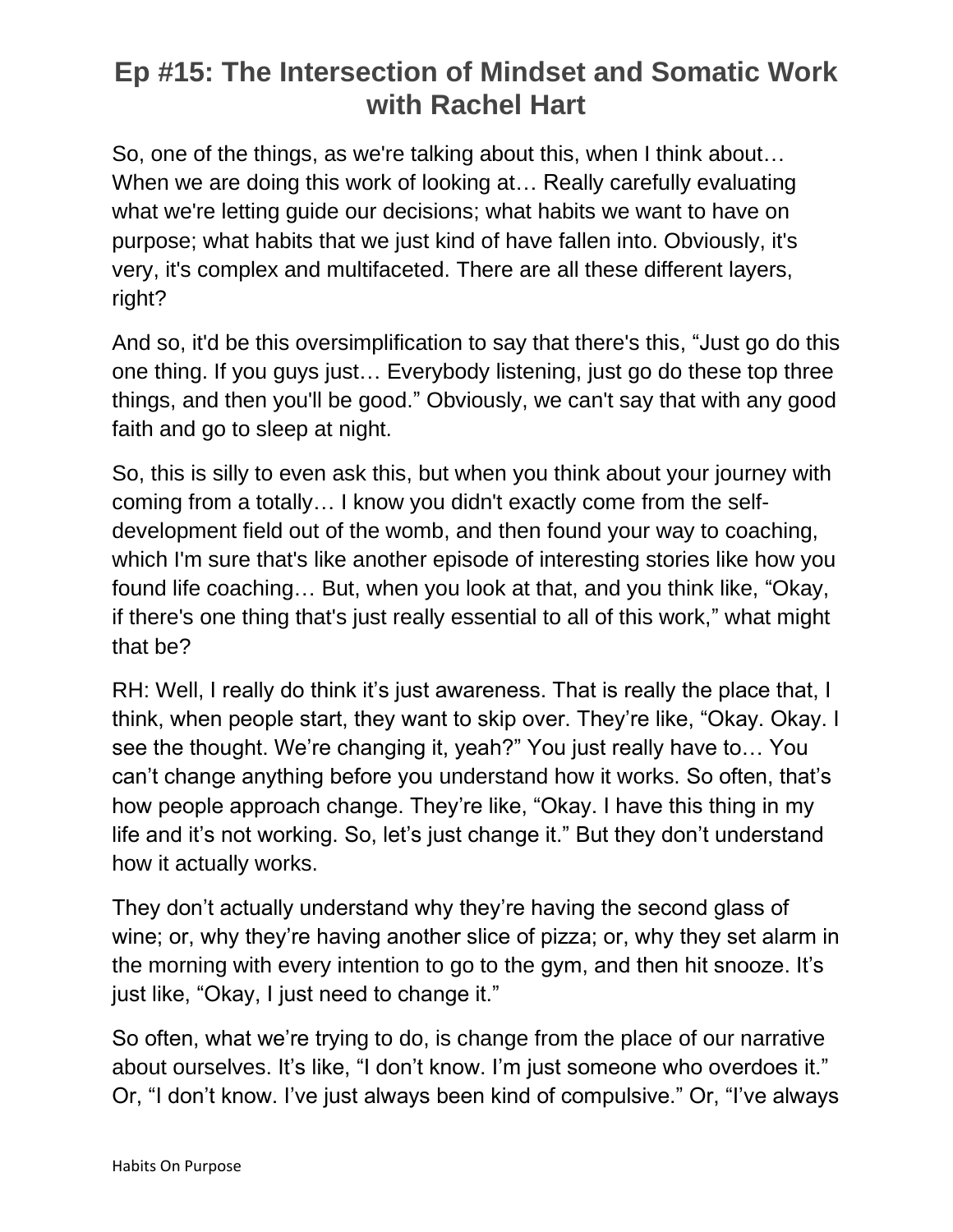had a hard time saying, no." Or, "I've never been someone that's good at following my commitments."

We're trying to... We have this story of why it's happening, and then we're trying to slap change on top of it, instead of… No, no. You've got to actually back up and understand what is the thought, and the feeling, and the action that is creating this result for you.

KA: I think people who are super productive, and really efficient, and fast thinkers, and all of us just want to fix it today. The changes thing; I see it, I recognize it. I'm just like, "Fix it. Can I just go buy a tool for that?" It's actually that the faster way is not just ignoring the narrative and signing up for the 30-day or the 90-day, I don't know what, the challenge, or whatever you do where you're just like, "I'm going to use my willpower and I'm going to work on all my actions, muscle my way through."

That's actually the slower way, right? That's why you see ten years of yo-yo dieting.

RH: It's the slower way, because, yes, it might give you some short-term change, but then what happens is, as soon as you are either exhausted by the willpower or you get to the end of the prescribed amount of time, you just slide right back into the habit. You haven't actually changed the underlying foundation that the habit was built upon.

I remember thinking this a lot… I think this does for a lot of people who are very cerebral and like-thinking, and enjoy that… I was also very resistant to getting things out on paper. I was like, "Uh-huh, uh-huh, uh-huh. I get it." I totally thought I could just build awareness from in my mind.

What you really have to do is take it out and put your thoughts on paper, and write out those models, and create some distance from it. I had a lot of resistance to doing that. In part also because I had a lot of, "You know, this makes so much sense. Therefore, I should just be able to implement it."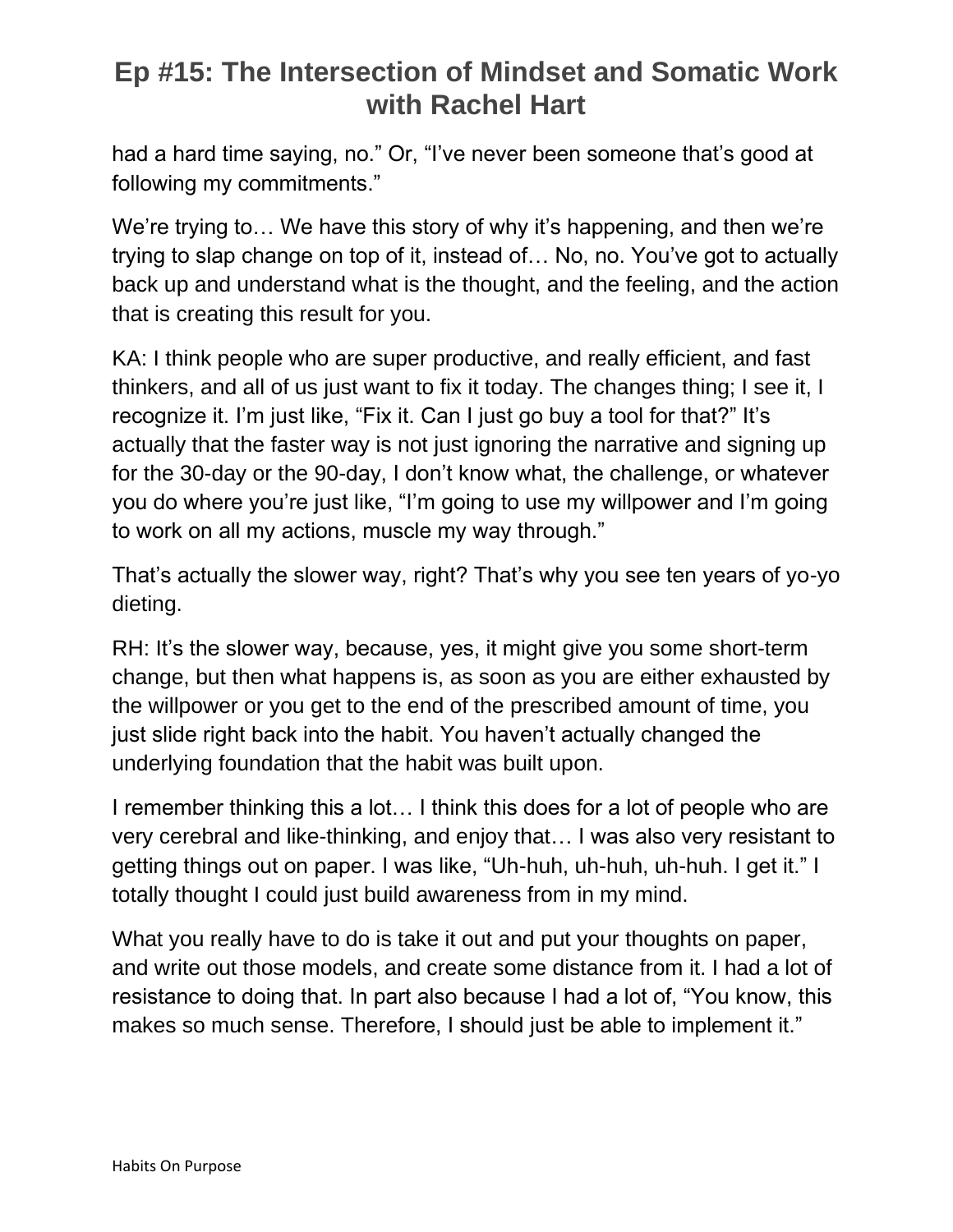That was the other thing that I would run up against a lot. "Yeah, yeah. I get it. I get it." So, why can't I do it? Because you're not doing it? You're just thinking you should be able to, right?

KA: That then, makes it so easy to mentally go through the motions and then stay totally on the surface, never actually getting to the heart of the issue. Then, you find out, like me, you actually do what might seem super silly like, getting your thoughts down on paper, or actually narrate something in a way where you can actually get that perspective, and you find that it's actually not that hard. And, it can be so powerful.

RH: Yeah. I was coaching someone yesterday. They're like, "Okay. But, why am I even writing out the unintentional model? Shouldn't I just be working on the intentional model and changing my thoughts?" "No! Also, the fact that you think that, is part of the problem. Because you're thinking that change comes from the place of 'I have to be thinking differently,' rather than, 'I have so much awareness about my thoughts that I can start to see that it's not the truth. It's just a thought." That's the skill that you're building.

We talk about this a lot, but to really have a sentence cross your mind, and to be able to recognize that it's just a sentence and it's not the truth, that doesn't happen because you were changing sentences. That happens because you were doing that kind of rote practice of looking at it and looking at it, and building awareness around it, and reminding yourself, "Oh, this thought creates this feeling which leads to this action."

In many ways, I'm often like, "When you really understand that something is totally just a sentence, you don't even need to change it." You're like, "Oh." So, you're not even practicing a new thought. I think that is a little bit more advanced, but I really do think that when you truly get that something is just a thought, you don't need to change it because you see that it's not the truth.

KA: Oh my gosh. For everybody listening, I think you should probably rewind this 3-minutes back and relisten to that about five times over. If we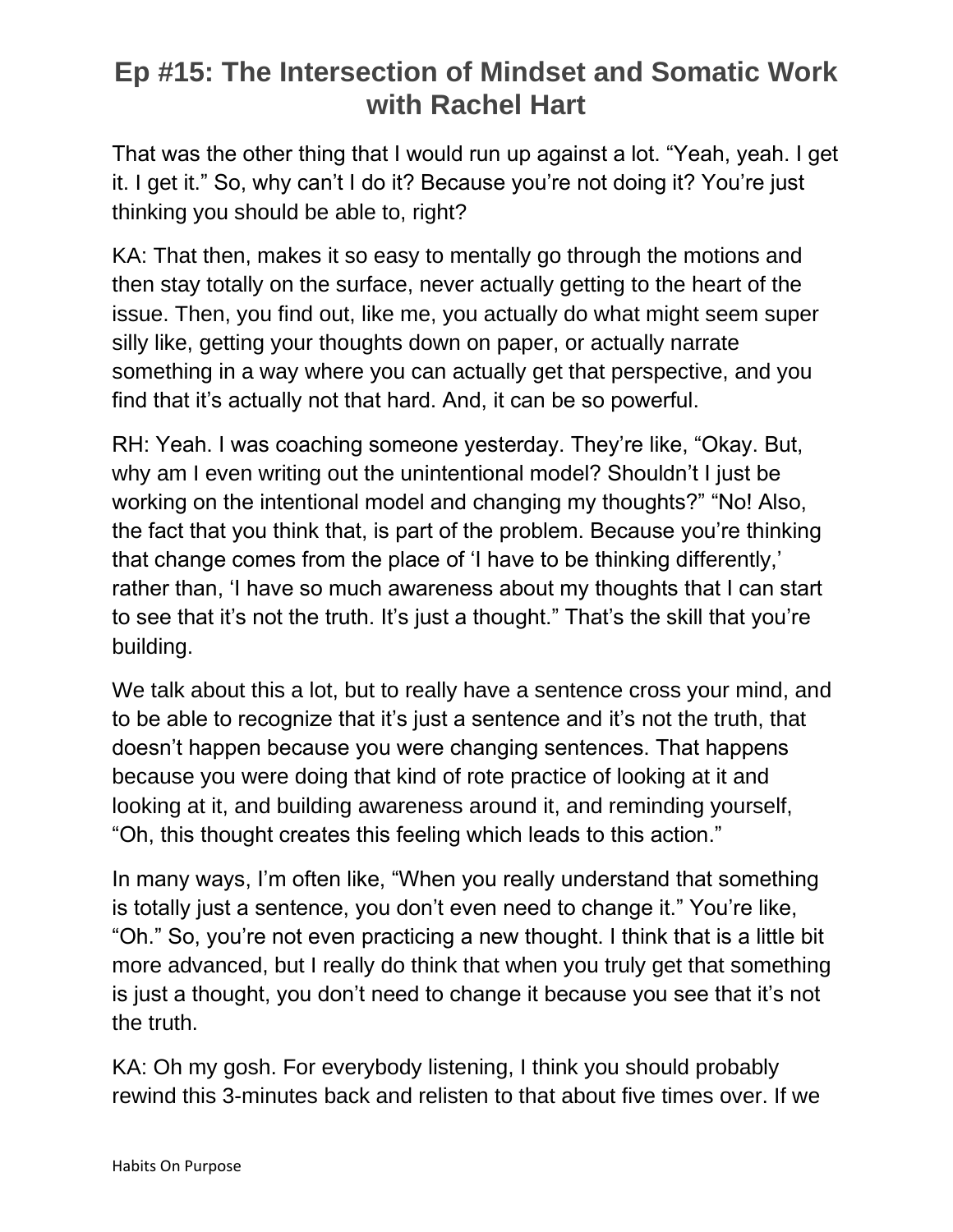can really internalize that piece of this work, the impact could be hugely profound. Because then, all of the sudden, you're in the audience, you're watching the play... you're watching the sentences roll through, and you're like, "Oh, look at that one. Oh my gosh, that's a familiar one. Oh, I see that."

They're repeated, whether it's from repetition or they just popped in your brain. But they don't need to be tied to so much weight and be the truth.

RH: I say this all the time with urges, because that's a big thing that I work on specifically. When you really understand that the urge has no power, when it appears and you're not like, "Oh God! Here you are again." I often talk about my own response being like, "Oh hi! You're here. Oh, hello."

KA: It's the familiar neighbor who brings you freshly baked things and you're like "I'm actually… I've told you that I'm allergic to licorice. But you bring it over all the time. Okay. Here you are. It's no problem."

RH: There's no kind of rush for me to get rid of it, or to make it go away, or to change the thought. I'm just like, "Oh, hey. You're here." Then it's gone. I know that for everyone listening that can seem like, "What are they talking about?"

KA: It seems a little bit abstract and out-there, until you've practiced it just a tiny bit.

RH: Until you practice it, and then you're like, "Oh, my urges don't over me. They only have power when I believe that they're powerful. They only have power because I've been so used to obeying them that I didn't realize there was another option. Then, what the world told me the other option was, 'Grit your teeth or distract yourself or isolate.'"

On all of those things, it's fascinating, when you're gritting your teeth, or you need to distract yourself, or your isolating, you're reinforcing that it has power. You're reinforcing that it's something that you need to push against or hide from.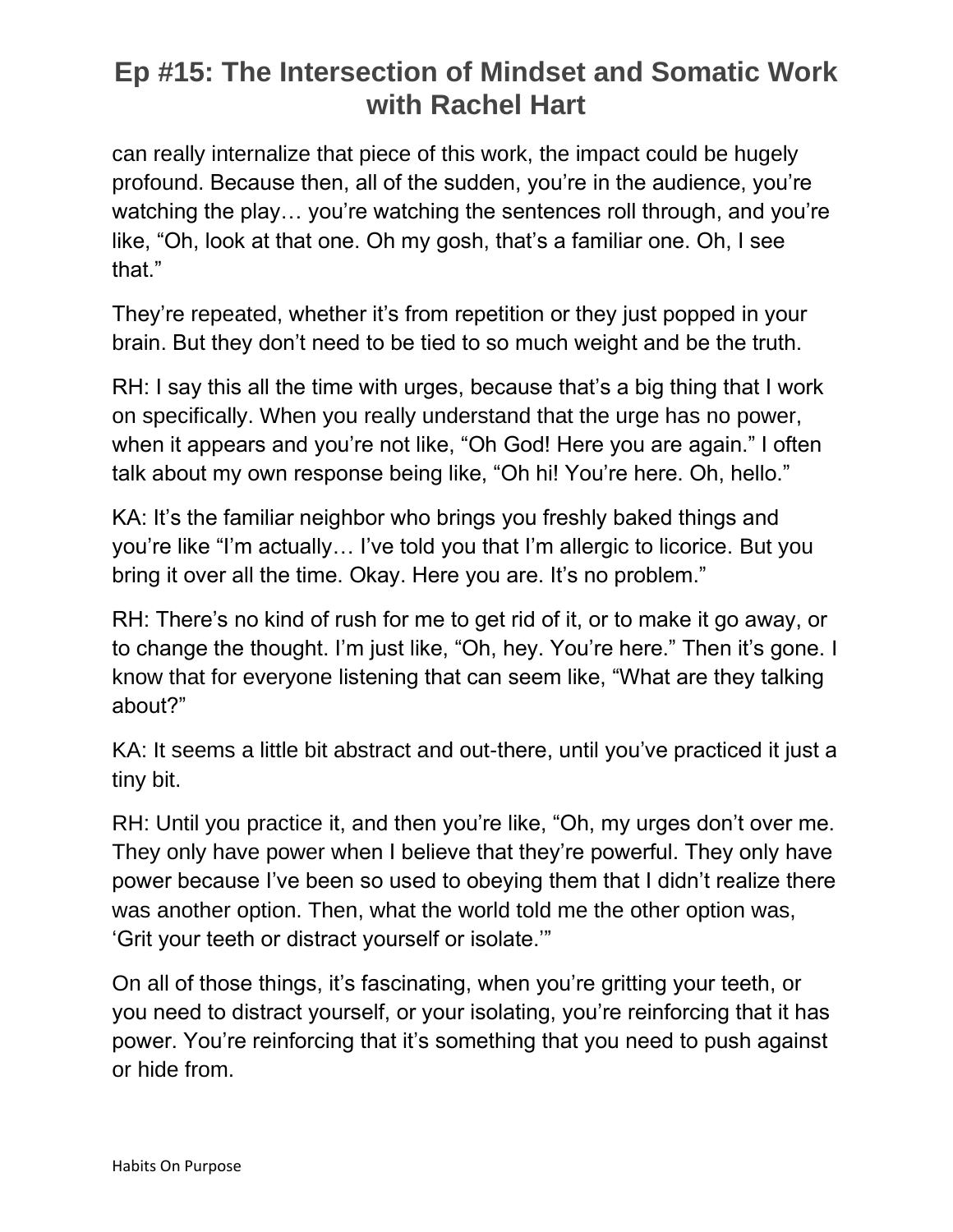The place where you actually want to get to is, "Oh, the urge has no power. If it has no power, I don't need to grit my teeth. I also don't need to distract. I can just be like, 'Oh, hey. You're here. Okay, cool.'" Either, "I was expecting you," or "I didn't know you were going to show up, but okay."

KA: Also, that urge just popping up, happening whenever, is not an indictment on you, as a person. It doesn't mean there's something wrong with you that you continue to have these urges.

RH: No, it's just how your brain works. That's the same thing… I think it ties really nicely with the emotion piece. If you think the solution to stopping overdoing, whatever you're overdoing in your life, is getting rid of your urges, that is just as problematic as thinking the solution to dealing with anxiety is to never feel anxiety.

Urges are normal. Anxiety is normal. They were built-in to the brain's design, when the body was designed. Nothing has gone wrong here. It's the belief that we need to delete them, that we need to get rid of them, that is actually the problem.

When you're like, "Oh yeah. Hi, I'm feeling anxious right now." I can't even tell you how powerful that is because for so long, I was, "Ugh, I'm always anxious. I'm feeling anxious again. Now, I'm doing my thought-work wrong because I have all this anxiety." But, it's just like, "Oh. No. I'm just feeling anxious. That's human. Moving on."

KA: It takes any urgency away from this desire to eradicate, to fix, and to clean up what we're feeling, because it's not so charged anymore.

RH: Yeah, because we don't need to eradicate things that aren't powerful.

KA: Exactly. Yeah. We could probably talk for like five hours and continue, and then visit the next day and continue. And, people would be relistening and taking notes because you really sprinkled throughout here… Dropped some really beautiful points that, I think, people are going to carry with them through all of this work. As we're wrapping up, can you talk a little bit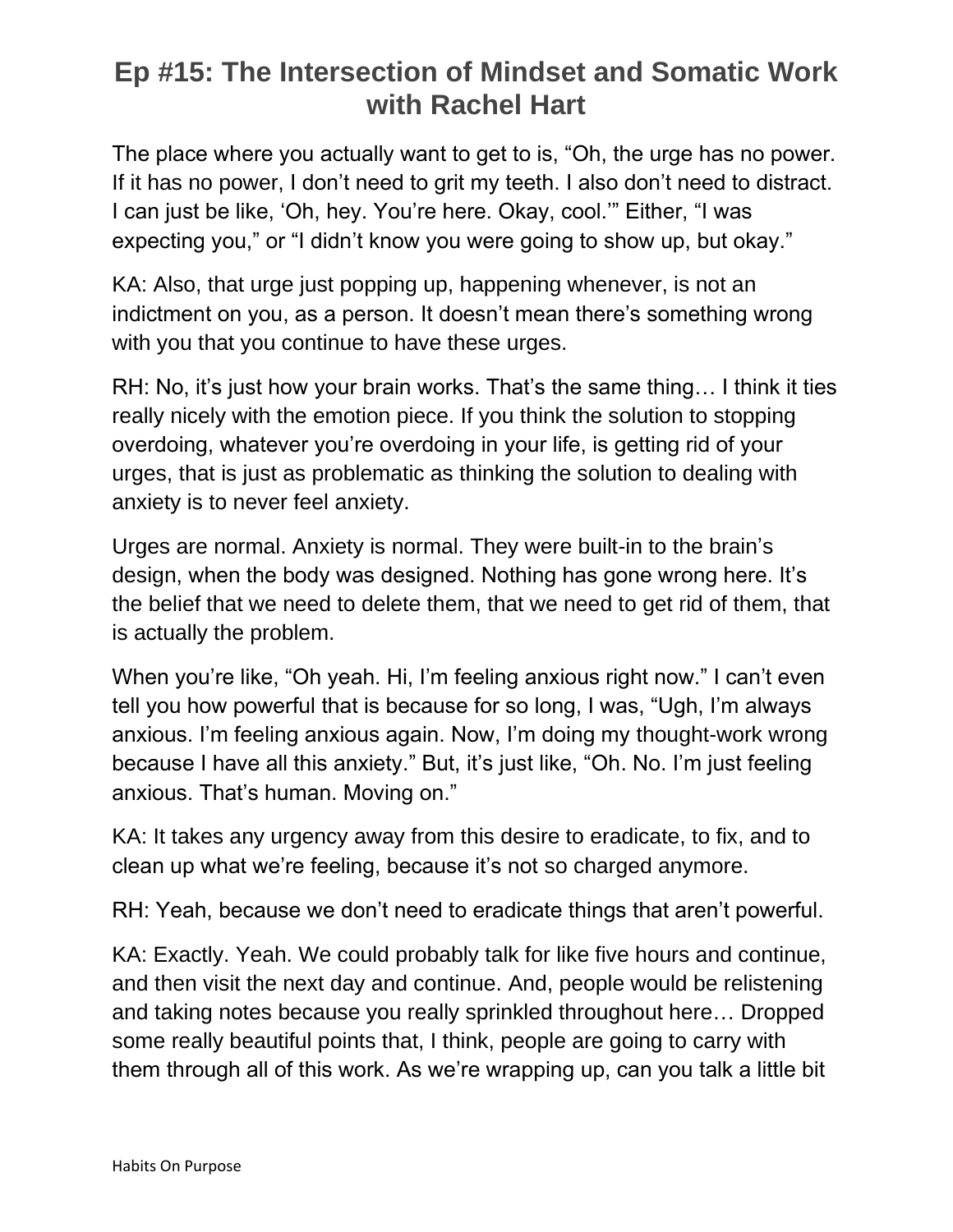about this new podcast that you've got coming out? And, if there's anything else that you would like to share about what you're working on.

RH: It's called *The Alcohol Reset*. The reason why I put it together is… Actually, it's just ten episodes. That's it. Because, so many people… I've been doing *Take a Break*, that podcast, since 2017. I'm almost at 300 episodes and people are often like, "Oh my God. Where do I even begin?"

So, I created *The Alcohol Reset* as like the CliffsNotes version. If you want to know the most important concepts, and the most important steps that you can take to change your relationship with alcohol, this is what you need to do; you just need to listen to these ten episodes.

I love it, too, because it really does introduce people to… I believe that I'm… I have a whole different way of thinking about habits, and alcohol, and the ways in which we attach morality, and right-and-wrong to all of it.

No. You can just be your own authority. We don't have to label it as good or bad, or make it like poison, "You shouldn't be putting a poison in your body." Let's just take all that out of it. If people want to check out *The Alcohol Reset*, they can go to www.RachelHart.com/reset and they will get the podcast feed there, so they can get that… It's a private podcast feed.

I think it's kind of fun just having, "Here's the CliffsNotes version." I love that I have this huge library, but I know that people get intimidated by it sometimes. They're all very short episodes, they're all very actionable. That, in and of itself, will just create dramatic change for people.

KA: I completely agree. As soon as you get done listening to this episode, everybody go to where she said and opt-in to get *The Alcohol Reset*, then listen to all of those. That will be so, so useful. Is there anywhere else they should find you?

RH: If you go to www.RachelHart.com, you can learn about me. If you're interested in the *Take a Break Membership*, which is my monthly membership where we're doing all of the work that I talked about here, you can find out more at my website.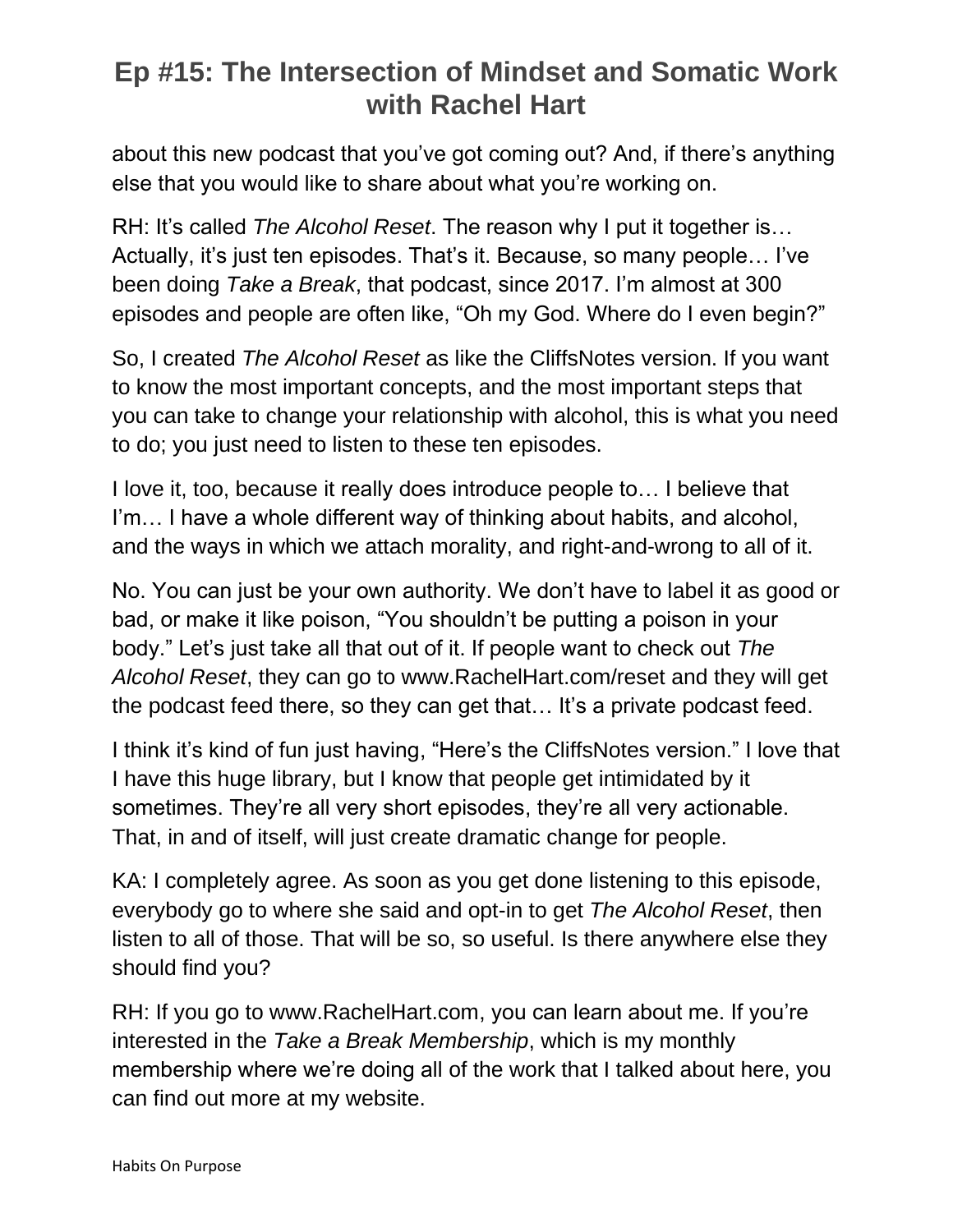KA: Okay. That's beautiful. So, I will just say, as a last little comment here, anybody who's listening who alcohol is just not in your life, maybe you've never had it in your life, you don't drink and you think, "Okay, so maybe *The Alcohol Reset*… How would that be relevant to me?"

Remember how we talked about, at the beginning, it's never just about the alcohol. The alcohol is just one aspect of all the deeper work that has to do with your relationship with yourself. With your relationship to your habits, with your habits. You can listen and get things out of *The Alcohol Reset* and the *Take a Break* podcast, even if alcohol isn't the specific thing that's on your radar.

RH: I have so many people that say, "I listen to your podcast, and I just substitute in food," or whatever it is. That to me, is what's so fun and beautiful about it. "Yeah, we don't have to treat it like this issue, onto itself, that has to be siloed." Oh no. We're just learning the skills that apply to everything.

That is very exciting because then, it's like, "Oh. Now I've got the foundation down. Now I know how to change anything in my life." We don't have to be like, "Okay, I did the alcohol, now I'm moving on to the food. Now I'm moving on to the over-work. Now I'm moving to the social media procrastination." No. You just need these couple of skills and you've got everything nailed.

KA: It's completely transferrable to anything. You don't have to learn, to work on them separately. They're all 'integratable,' if that's a word, 'integratable.' Thank you for chatting. This was amazing. I loved having you on here.

RH: It was so much fun. Thank you for having me.

#### KA: Of course.

If you want to learn more about how to better understand your patterns, stop feeling reactionary, and get back into the proverbial driver's seat with your habits, you'll want to join my email list which you can find linked in the